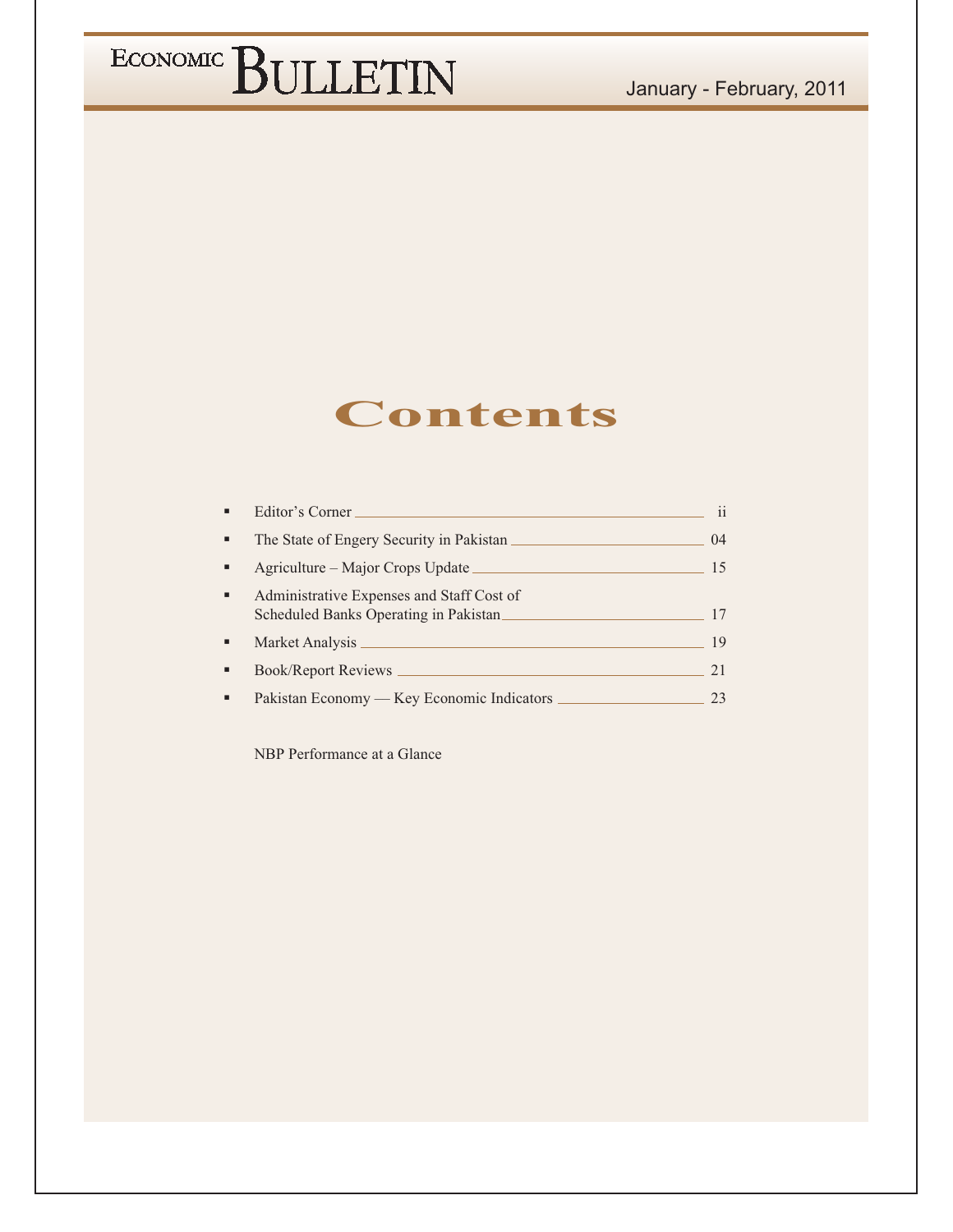### **Editor's Corner**

Dear Readers.

The *International Monetary Fund* (IMF) had in 2008 approved a 23 month Stand-by Agreement (SBA) for Pakistan, of about \$7.61 billion, which was augmented to \$10.66 billion in August 2009, and extended through December 30, 2010. Four tranches have so far been disbursed. The fifth review which was to take place by end September 2010 has been delayed, as implementation of the value added tax has been deferred, and the end June 2010 performance criteria on general budget deficit and government borrowing from the central bank were missed. The government had to seek for a nine month extension.

Because the required reforms have not been carried out and the government needs more time, the disbursement of loans have declined, with serious implications for the economy. Lack of adequate finance is perhaps the major factor hindering progress. There is a wide gap between total investment needs and domestic resource mobilisation. In Pakistan's context, foreign aid has played an important role in meeting the financing gap, especially given the historically low savings ratio. But while foreign assistance provides the much needed resources, it comes with high economic and social costs. The need to seek alternative domestic sources of financing the development needs is much needed.

Pakistan's dependence on IMF assistance dates back to 1958. Increased dependency of the economy on IMF is a source of concern, as with the passage of time the conditionalities attached to the loan package have become harsh and have far reaching implications for the economy. Loans to developing countries have resulted in growing debt crisis, social unrest and increased poverty.

We need to generate revenues domestically to meet the economy's financing requirements. Taxation is an essential source of revenue for a country. As domestic resource mobilisation increases, it creates fiscal space and increases the ability of the government to perform its functions effectively. Revenue mobilisation ensures sustained economic growth, which in turn helps generate more revenue. This is made possible if conducive economic policies and better tax administration are in place. Setting up an efficient tax system that raises the much needed revenue, without discouraging economic activity is a challenge for policy makers.

Pakistan's tax effort remains poor as reflected in a tax to GDP ratio that is amongst the lowest in the region. This ratio has actually declined over the years. There can be no real progress in any sector of the economy, if the challenge of raising tax revenues, dealing with rising budget deficits and mounting debt are not addressed by the government.

Pakistan's tax base is very narrow. The government continues to tax only a limited number of businesses and people. Some sectors are much more heavily taxed compared to their contribution in terms of GDP than other sectors. The overall GDP ratio has shown a decline in recent years, and today it has a lower tax to GDP ratio then other Asian countries like Sri Lanka, Indonesia, India among others.

Given the emerging resource constraints it is important now to remove slack in the tax system, especially by taxing the incomes or consumption of sectors and households with greater ability to pay. Tax reliance can be achieved if the tax net is widened both in the urban and agricultural areas and all those earning above a certain threshold of income pay taxes. The government often takes the path of least resistance, developing tax systems that allow them to exploit whatever options are available, rather than establishing, rational and efficient tax systems.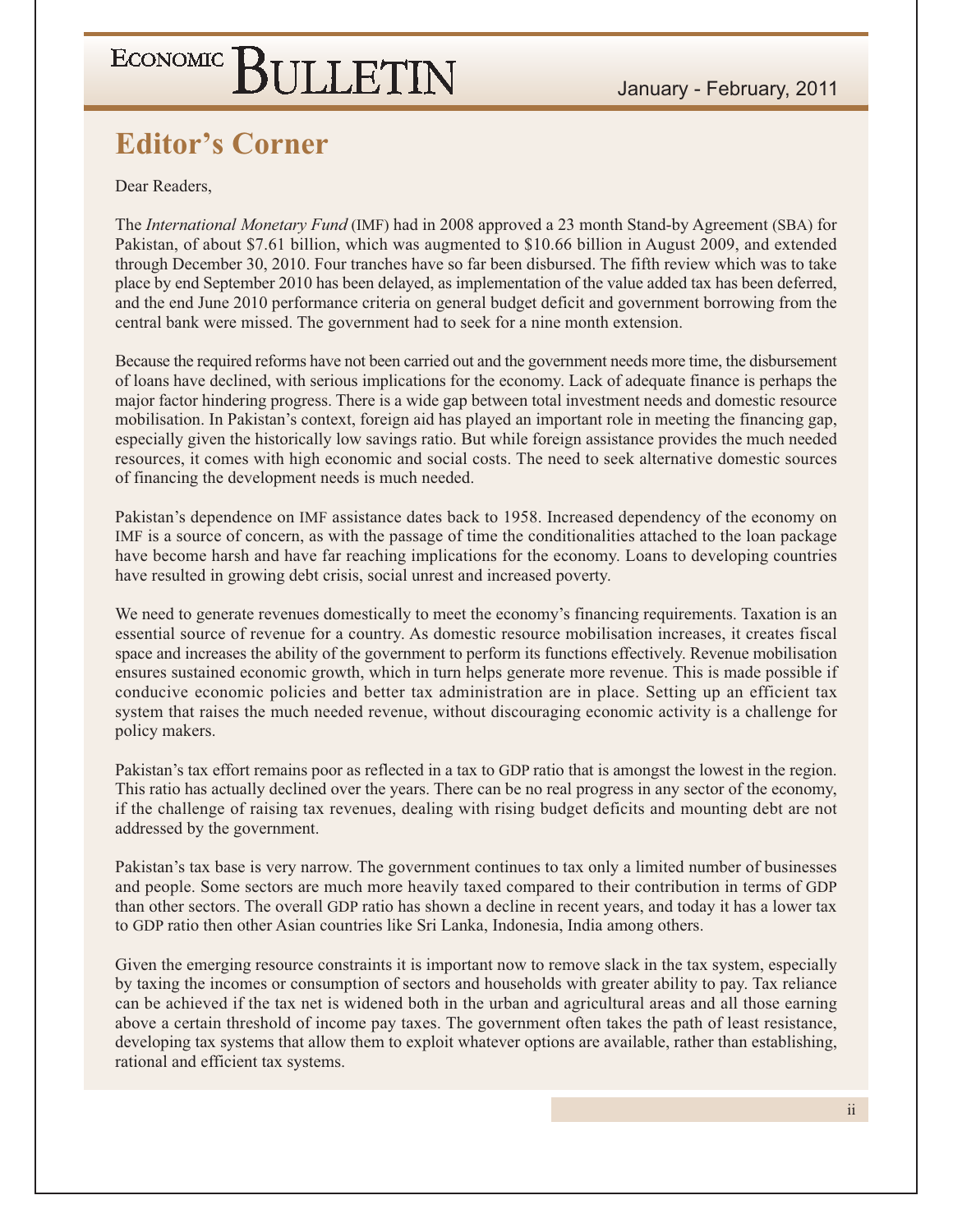Recently the government levied Rs53 billion of additional taxes on income, imports, domestic sales of export oriented items after having failed to introduce reformed general sales tax. The new tax measures undertaken to generate the much needed resources are directed mostly towards existing tax payers, and no new areas have been explored. Fairness dictates that, at the very least, low income individuals should not pay more of their income in tax than high income individuals. "While the tax system has been bad for the country, it has been good for those who were able to receive high incomes largely shielded from the tax man. These interest groups will not want wider tax nets and more effective enforcement because their narrower interest will supersede the broader ones of a stabilized economy", states the World Bank Document 'Pakistan Tax Policy Report, Tapping the Bases for Development' - July 2009.

The Report has shown that Pakistan has the potential to increase the tax-to-GDP ratio by around 3.5 percentage points over the next five years......... Pakistan needs to embrace substantial changes in its tax policy. These should be aimed at increasing the buoyancy of the tax system, broadening the tax base, reducing distortions and phasing out exemptions. The Report further shows that some Rs796 billion of taxes is evaded. The World Bank estimates that tax policy reforms outlined in the Report could raise tax revenues by around Rs400 billion. The revenue impact would come from GST reforms, provincial tax reforms, reforming the federal excise taxation and the individual income tax.

The potential to raise more revenues exists domestically, what are needed are reforms with a strong determination to implement them, so to strengthen the government's revenue position.

Pakistan needs a resource mobilisation strategy which mobilizes more revenues for the public exchequer, and the revenues are generated in a way where the burden of taxes is not on the lower income groups and it does not aid to inflationary pressures already burdening the economy. Political commitment to the importance of the task and the willingness to persist with tax reforms would go a long way to achieve sustainable development, without the long run economic and social costs that come with foreign assistance.

Aid helps, but it is not enough and not the answer to a home grown strategy for revenue generation, where those with a capacity to pay taxes are taxed and no individual/sector is allowed to escape the tax net.

Ayesha Mahm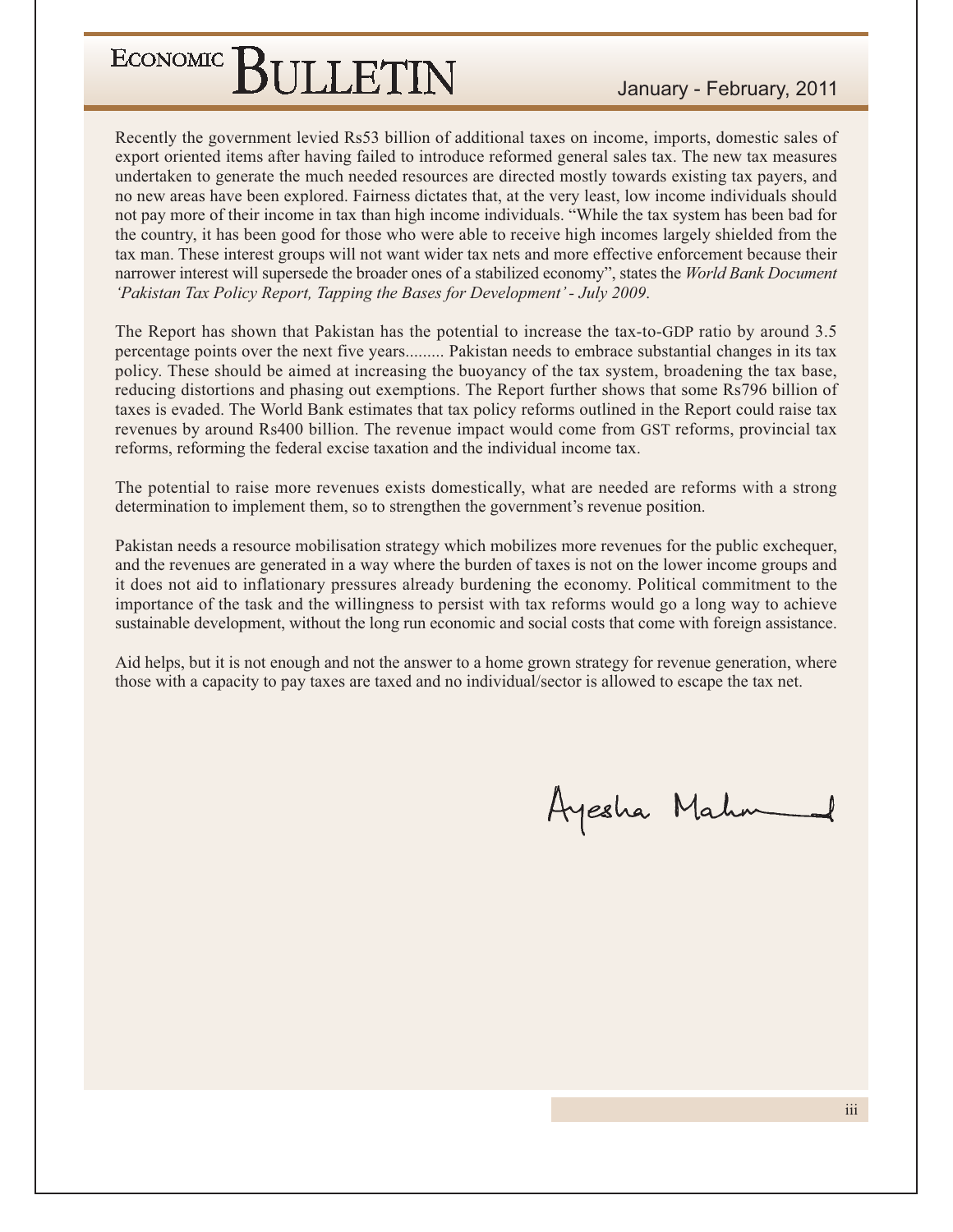January - February, 2011

## ECONOMIC BULLETIN

**Energy Security in Pakistan** 

A leading

issue

In the world today there are increasing concerns about energy security. There are reasons why nations both developed and developing are concerned about the future of their energy supply. The concern is about growing demand from China (whose share in global oil consumption rose from 6 percent in 2000 to close to 11 percent in 2010), geopolitical situation in several energy producing countries, fossil fuel depletion, fears of terrorists attacks on supply infrastructure, natural disasters and the competition over energy sources.

Concerns

about

energy

security

Energy

security

High prices of oil and fears of supply disruption has brought this issue to the forefront. The importance of energy security derives from the critical role that energy plays in all aspects of everyday life. Secure and reliable energy supply and infrastructure impacts the feasibility and costs of doing business from the perspective of competitiveness and productivity. Energy security is of vital consideration, not only for day to day operations, but also for long term investment.

Energy security  $\frac{1}{2}$  a term that means different things to different countries — depending on whether they produce oil or import it. Both set of countries have a common interest in ensuring that they produce and use energy at affordable costs and in a sustainable way, so definition ensuring quality of life for their citizens. A World Bank paper, Energy Security Issues states, 'for the World Bank Group, energy security means ensuring countries can sustainably produce and use energy at reasonable cost in order to:

- Facilitate economic growth and, through this, poverty reduction; and
- Directly improve the quality of peoples' lives by broadening access to modern energy services.

However, the precise meaning of energy security will vary by country. For energy producers, it is the ability to secure, long term and attractive markets for their natural resources that often underpin their economies.

For the major industrialized economies, it is the continuing supply of energy that drives their economies and supports a high and growing quality of life. For poor countries, it is a vital ingredient in their paths out of poverty. Energy increases poor people's productivity and incomes; lighting and power improve their health and education and help them connect to the global market.

Energy security is a leading issue today, as the increase in oil prices has contributed to high volatility and rising energy prices overall. This poses a risk to importing countries, while oil and gas exporters are able to generate good profits. Countries have to make new advancements in renewable resources, such as geothermal, solar power, wind power, and hydroelectric. Developing new resources has become all the more essential as the costs of importing oil increases.

The IMF in its recently released World *Economic Outlook* (WEO), expects oil prices to remain high for the foreseeable future and governments should be developing alternative sources of energy. Oil markets are in a period of increased scarcity, as oil demand in

#### **Has Oil Become a Scarce** Resource?

The implications of oil scarcity could be important and far-reaching. Oil is a key factor of production, including in the production of other commodities and in transportation, and is also a widely used consumption good. Oil is the most traded commodity, with world exports averaging US\$1.8 trillion annually during 2007-09, which amounted to about 10 percent of total world exports in that period. This means that changes in oil market conditions have direct and indirect effects on the global economy, including on growth, inflation, external balances, and poverty. Since the late 1990s, oil prices have generally risen — notwithstanding cyclical fluctuations - and supply constraints are widely perceived to have contributed to this trend. This has raised concerns that the oil market is entering a period of increased scarcity.

Source: World Economic Outlook IMF, April 2011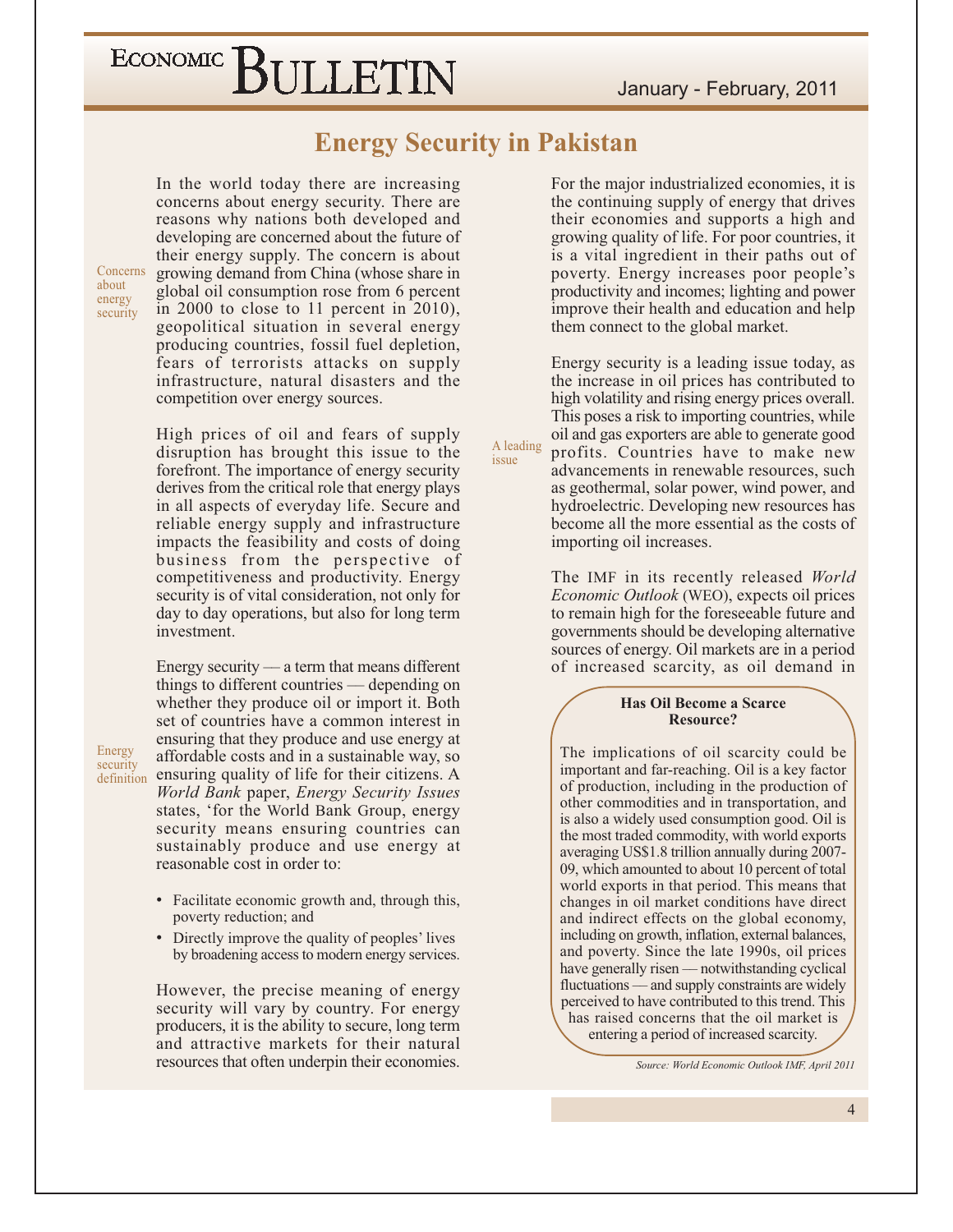### Reviewing Country Perspectives on Energy Security

|                                                                 | Defining features                                                                                                                                                                                                                                                                                                                                                                                                                                                                                                                                                                                                                                                                                                                                                                                                                                                                                                   | Priorities on energy security                                                                                                                                                                                                                                                                                                                                                                                                                                                                  |
|-----------------------------------------------------------------|---------------------------------------------------------------------------------------------------------------------------------------------------------------------------------------------------------------------------------------------------------------------------------------------------------------------------------------------------------------------------------------------------------------------------------------------------------------------------------------------------------------------------------------------------------------------------------------------------------------------------------------------------------------------------------------------------------------------------------------------------------------------------------------------------------------------------------------------------------------------------------------------------------------------|------------------------------------------------------------------------------------------------------------------------------------------------------------------------------------------------------------------------------------------------------------------------------------------------------------------------------------------------------------------------------------------------------------------------------------------------------------------------------------------------|
| Industrialized net energy<br>importers                          | GDP/capita income above \$10,065 (1)<br>High per capita energy consumption - above 3,000 kgoe per year (2)<br>$\overline{a}$<br>Decreasing trend in energy intensity;<br>$\overline{\phantom{a}}$<br>Increasing gap between domestic energy supply and demand, with<br>$\overline{\phantom{a}}$<br>demand increasing slower than world's projected annual growth rate of<br>1.7 % till 2030 (3);<br>Well established energy infrastructure (E.g.: nearly universal access to<br>$\overline{a}$<br>electricity) (4);<br>Economy and house holds relatively resilient to energy price fluctuations<br>(E.g.: \$10 rise in oil prices causing less than 0.5 % drop in GDP) (5)                                                                                                                                                                                                                                         | Avoid disruption of energy<br>supplies;<br>Diversification of energy supply<br>sources;<br>Security concerns for energy<br>infrastructure;<br>Technological solutions to reduce<br>$\blacksquare$<br>dependence on imported supplies                                                                                                                                                                                                                                                           |
| Major hydrocarbon<br>exporting countries                        | Varying GDP/capita from \$260 (Chad) to \$52,000 (Norway);<br>$\overline{\phantom{a}}$<br>Large variations in annual energy per capita consumption - from 262<br>$\overline{\phantom{a}}$<br>kgoe (Congo) to $26,888$ (Qatar);<br>Mixed trends in energy intensity;<br>$\overline{a}$<br>Sufficient supplies of energy resources (mainly hydrocarbon) in the<br>foreseeable future;<br>Need for infrastructure development mainly for energy exports;<br>Economies vulnerable to boom and bust cycles dependent on world<br>$\overline{a}$<br>energy prices (E.g.: \$10 rise in oil prices leading to 30 % growth in<br>Angola's GDP).                                                                                                                                                                                                                                                                              | Long term markets at reasonable<br>$\overline{\phantom{a}}$<br>prices<br>Diversification of export markets<br>$\frac{1}{2}$<br>for energy resources;<br>Securing capital and financing for<br>÷,<br>investment in resource<br>development and infrastructure<br>For less developed countries in this<br>$\overline{a}$<br>group: meeting people's basic<br>energy needs and creating effective<br>demand for energy services                                                                   |
| Large emerging markets<br>with rapidly growing<br>energy demand | Varying GDP/capita income from \$620 (India) to \$6,770 (Mexico),<br>$\overline{\phantom{a}}$<br>Annual energy consumption per capita ranging from 514 kgoe (India) to<br>$\overline{a}$<br>2,425 kgoe (S. Africa),<br>Mixed trends in energy intensity;<br>$\overline{a}$<br>Demand to grow significantly above expected world's projected annual<br>$\overline{\phantom{a}}$<br>growth rate of 1.7 % till 2030 (E.g.: China's demand growing by 14 % in<br>$2003$ ;<br>Rapid growth in domestic energy infrastructure, though still insufficiently<br>$\overline{a}$<br>developed (E.g.: 57 % of the population lacking access to electricity in<br>India and 34 % in S. Africa)<br>Economy and households relatively vulnerable to energy price<br>$\overline{a}$<br>fluctuations (E.g.: \$10 rise in oil prices causing above 0.5 % drop in<br>GDP, depending on the size of the economy and energy intensity). | The ability to meet growing<br>demand for energy from imported<br>sources;<br>Diversification of energy supply<br>$\overline{\phantom{a}}$<br>sources;<br>Securing capital and financing for<br>$\overline{\phantom{a}}$<br>investment in resource<br>development and infrastructure<br>Technological solutions to reduce<br>$\frac{1}{2}$<br>dependence on imported supplies<br>Meeting people's basic energy<br>$\blacksquare$<br>needs and creating effective<br>demand for energy services |
| Mid-income net energy<br>importers                              | GDP/capita income between \$826-10,065;<br>$\overline{a}$<br>For most countries, annual energy consumption per capita close to the<br>$\overline{a}$<br>world average of 1,631 kgoe,<br>Mixed trends in energy intensity;<br>$\overline{\phantom{a}}$<br>Demand to grow above world's projected annual growth rate of 1.7 % till<br>$\overline{a}$<br>2030;<br>Underdeveloped energy infrastructure; (E.g.: More than 10 % of<br>÷,<br>population on average lacking access to electricity);<br>Economy and households relatively vulnerable to energy price<br>fluctuations (E.g.: \$10 rise in oil prices causing above 0.5 % drop in<br>GDP, depending on the size of the economy and energy intensity).                                                                                                                                                                                                         | The ability to meet growing<br>demand for energy from imported<br>sources;<br>Securing capital and financing for<br>investment in resource<br>development and infrastructure;<br>Meeting people's basic energy<br>needs and creating effective<br>demand for energy services                                                                                                                                                                                                                   |
| Low income net energy<br>importers                              | GDP/capita income below \$826;<br>$\overline{\phantom{a}}$<br>Annual energy consumption per capita around or below 500 kgoe;<br>Mostly increasing trends in energy intensity;<br>$\overline{a}$<br>Demand to grow above world's projected annual growth rate of 1.7 % till<br>$\overline{a}$<br>2030;<br>Highly underdeveloped energy infrastructure; (E.g.: access to electricity<br>$\overline{a}$<br>for around 30 $%$ of the population)<br>Economy and households highly vulnerable to energy price fluctuations<br>$\overline{a}$<br>(E.g.: \$10 rise in oil prices causing above 0.75 % drop in GDP on<br>average).                                                                                                                                                                                                                                                                                          | The ability to meet growing<br>demand for energy from imported<br>sources;<br>Securing capital and financing for<br>$\blacksquare$<br>investment in resource<br>development and infrastructure;<br>Meeting people's basic energy<br>needs and creating effective<br>demand for energy services                                                                                                                                                                                                 |

Source: World Bank

Sources: (1) In 2004, based on World Bank Atlas Method, (2) in 2001, according to World Resources Institute, (3) Energy Outlook 2004, IEA, (4) in 2000, according to World Resources Institute, (3) Energy Outlook 2004, IEA,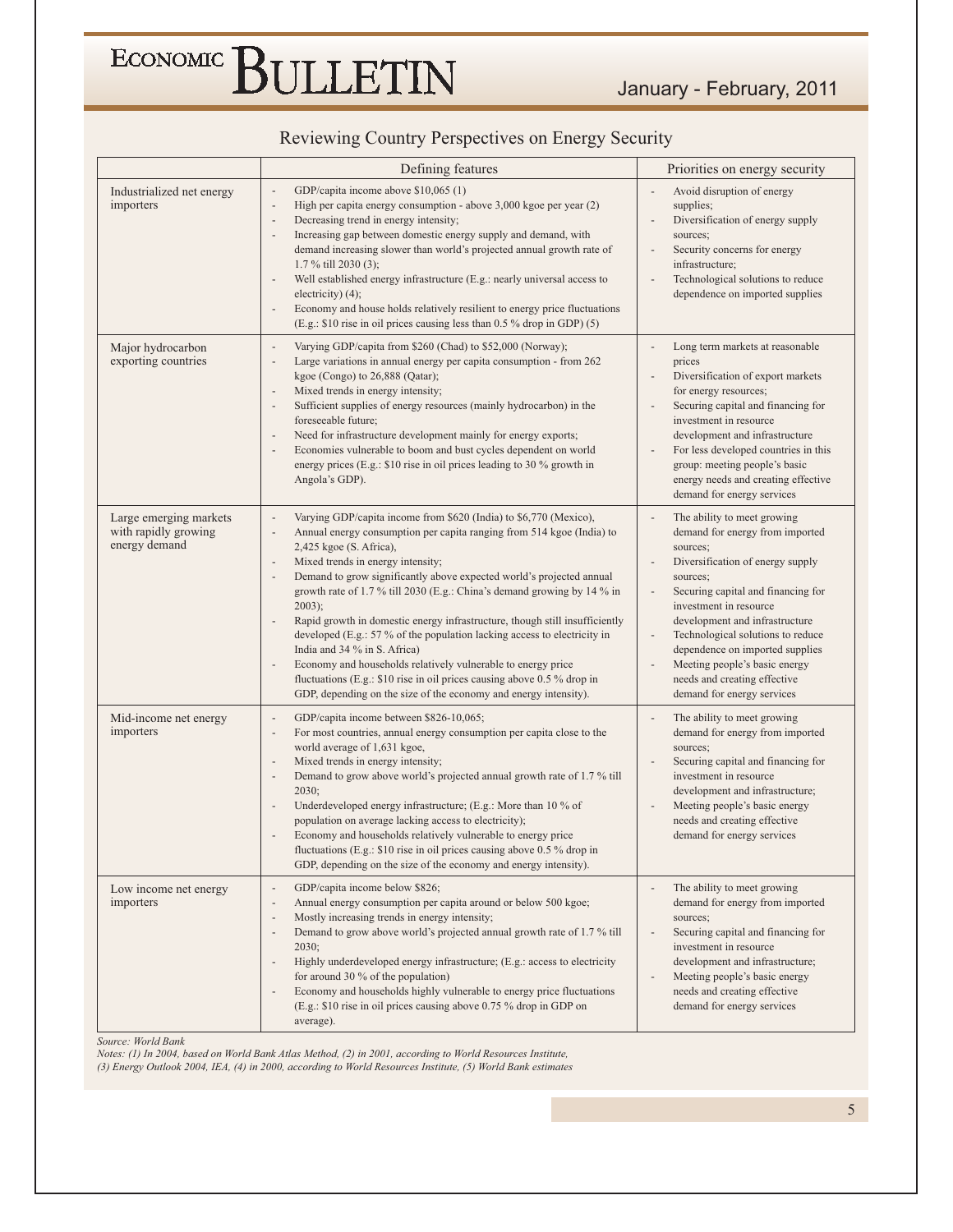emerging economies is growing rapidly, and improvements in oil supply have been slow because of investment bottlenecks. In some major oil-exporting economies, oil fields have reached maturity.

Oil remains the primary source of energy in the world, accounting for about 33 percent of the total, while coal and natural gas, account for 28 and 23 percent. Renewable sources of energy account for only a fraction of primary energy supply.

As oil and other energy markets have entered a period of increased scarcity  $-$  a period of higher than average prices, it has policy implications. The IMF WEO states, 'Fundamentally, there are two broad areas for action. First, given the potential for unexpected increase in the scarcity of oil and other resources, policymakers should review whether current policy frameworks facilitate adjustment to unexpected changes in oil scarcity. Second, consideration should be given to policies aimed at lowering the risk of oil scarcity, including through the development of sustainable alternative sources of energy.'

Increased

scarcity in

energy

Areas

which

could

enhance

long-run

energy security

markets

The World Bank paper has focused on specific areas which could enhance long run energy security. We give below excerpts from the paper: -

Overarching the longer term energy outlook are two major issues that should be the concern of the global community.

- i) The threat of climate change poses issues for the continued growth in use of fossil fuels (coal, oil and gas) – that for more than 200 years have been the most convenient and cost effective fuels for modern economic development – and are likely to continue to have cost advantages (excluding any consideration of possible externalities) in some important uses for a long period to come.
- ii) Access to reasonable cost, reliable energy supplies will be an important factor in promoting

### January - February, 2011

growth and poverty reduction. As well, a significant number of the world's community, among them the poorest and most vulnerable, do not yet have access to affordable energy that can make their lives more healthy and more productive. Addressing these needs, too, should be a key task of the global energy security agenda.

#### **Improving Energy Efficiency**

Improving energy efficiency is a 'win-win' option for addressing concerns about energy security:

- Energy efficiency and demand side measures will often be the most cost effective, low risk and versatile approach to reducing the need for energy and associated infrastructure.
- Energy production efficiency improvements can increase effective energy supply (and exports) and reduce costs;
- Efficiency savings generally realize significant environmental benefits through reduced emissions of greenhouse gases and local air pollutants.

#### Developing and Diversifying Supplies

Improvements in energy efficiency will not remove the need for substantial energy investment, especially in developing countries where energy growth will, in many cases, be starting from very low levels per capita.

In the case of power sector investments need to:

- Promote policies that secure adequate cash flows in the public sector to help finance new investment and maintenance, rather than allow state utilities to be inefficient or not fully recover cost.
- Encourage new private investment through streamlining investment procedures, improving clarity and enforceability of contracts, and creating conditions that attract and facilitate competitive private investment within a framework of competition.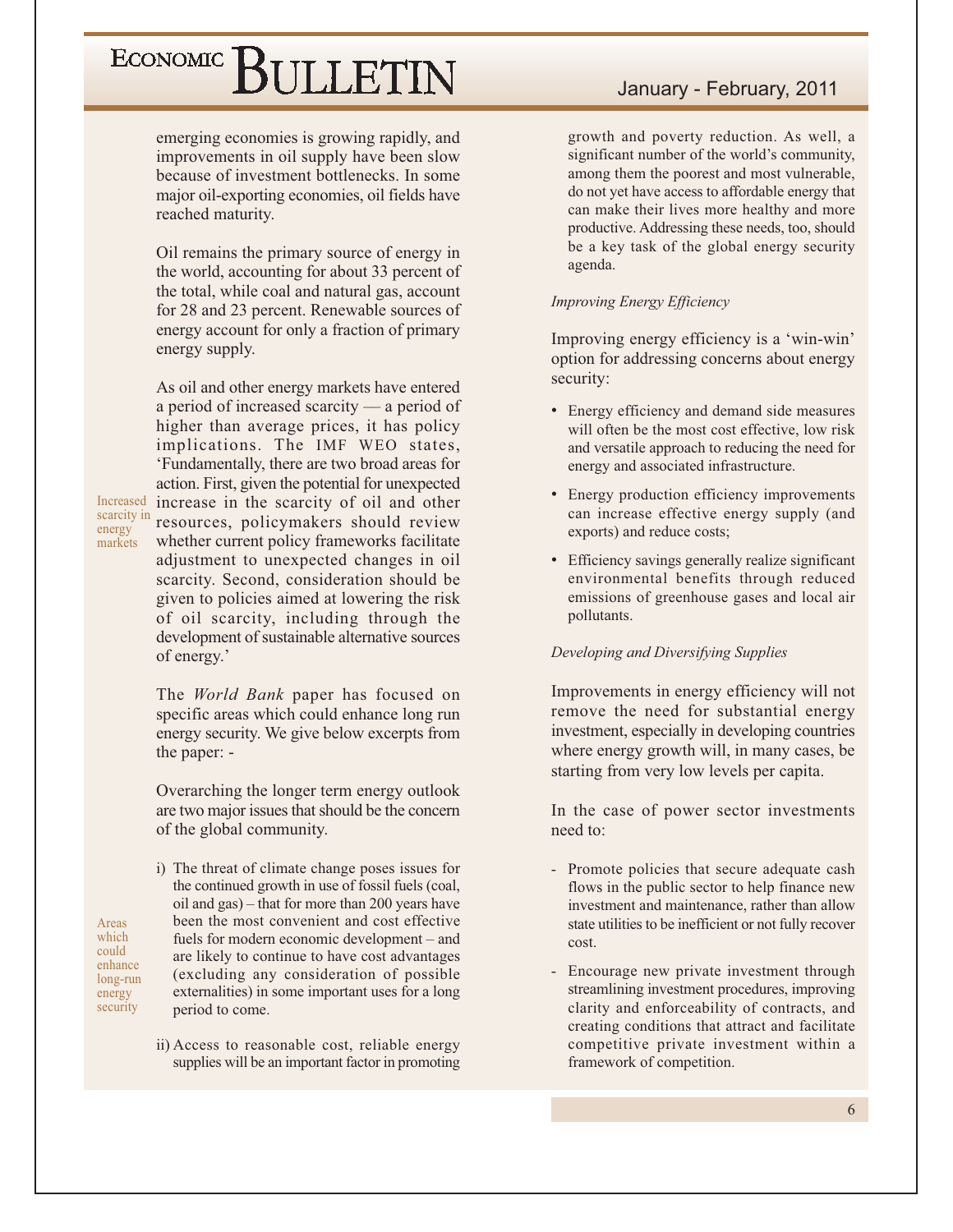In the case of the oil sector, challenges include:

- Increasing the effectiveness of National Oil  $\omega_{\rm c}$ Companies, or state-dominated joint ventures.
- Reducing barriers to private investment.
- Improving transparency in the oil sector.
- Energy portfolio diversification can help in reducing energy security risks to individual countries and to global markets.

Forces for the diversification of energy supplies are going to be:

- Continuing natural process of consuming and producing countries in prudently diversifying their energy mix by fuel and by supplier/ customer.

Diversification of energy supplies

- Global reaction to the threat of climate change that should lead to a move away from carbon intensive emitting fuels.
- Some tendency to move away from oil where possible, given its potential high price level and volatility, and also given longer term concerns about resource availability.

Pakistan's energy sector is in crisis and its energy security is a grave challenge for policymakers. During the summer months, energy shortages peak at 5000-5500 megawatts; rural areas go without electricity Pakistan's for upto 20 hours, and urban areas are faced with prolonged power outages for upto 10-14 hours daily. Pakistan like other nations has to tackle its energy security needs. There is increased pressure on domestic capabilities but economic and political constraints have hindered development of the energy sector.

energy sector in crisis

> Gas shortages have also increased. Industrial activity has been badly affected and many factories have closed down rendering thousands jobless. Agriculture and services sectors have also suffered, consequently impacting economic growth. The cumulative effect of the energy crisis on the economy is estimated at upward of 2 percent of GDP during 200910 alone, states the Pakistan Economic Survey 2009-10.

### January - February, 2011

During 2009-10, of Pakistan's energy consumption of 38.8 million tons of oil equivalent, gas met 43.9 percent of the final energy consumed, oil 27.9 percent, and electricity 15.6 percent.



Over the years there has been a change in the energy consumption mix. Gas consumption has increased substantially, while oil consumption has declined. There has been a minor increase in the consumption of coal. This shift of energy consumption mix towards indigenous sources helps save considerable amount of foreign exchange and augurs well for the energy sector.





 $0.8$ 

 $0.7\,$ 

 $0.6$ 

 $0.5$ 

 $0.3$ 

 $0.2\,$ 

 $0.1$ 

 $\Omega$ 

 $\overset{\text{\tiny{(1)}}}{\underset{\text{\tiny{D}}}{\oplus}} 0.4$ 



 $\overline{7}$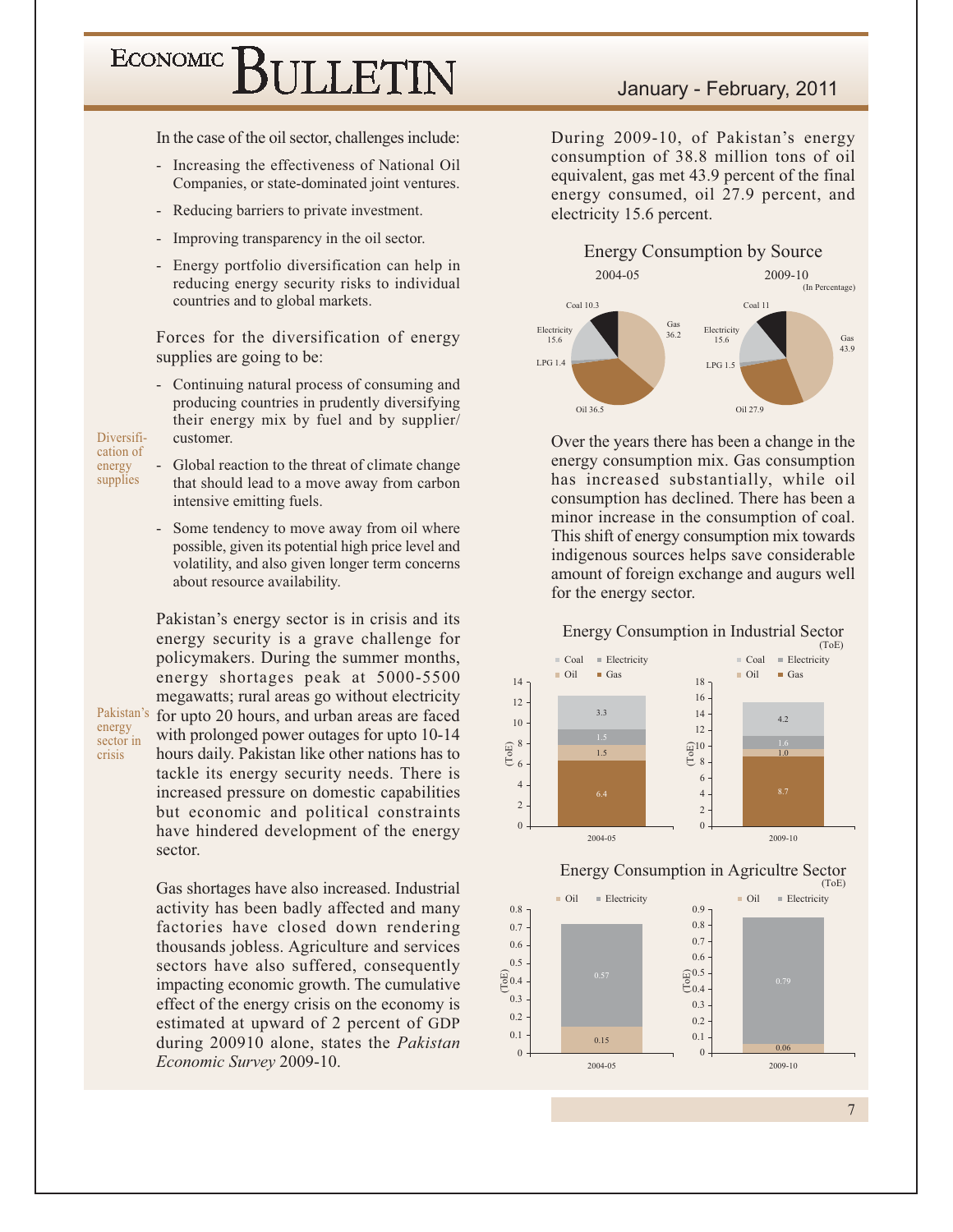



Industrial sector, followed by transport and domestic sectors are the major consumers of energy.



Any disruption in the supply chain of electricity and gas affects economic activity.

The Third Annual Report 2010, of the Institute of Public Policy shows that the costs to the economy of outages to the industrial sector in 2009 was Rs230 billion, or about 11 percent of industrial value added. It shows the high level of damage which power outages continue to cause to the economy.

### **Costs of Industrial Power Outages** to the Economy, 2009

| • Cost to the Industrial Sector      | Rs230bn |
|--------------------------------------|---------|
| • Loss of Industrial Value Added     | $11\%$  |
| • Total Cost of Industrial           |         |
| Load Shedding to the Economy Rs325bn |         |
| • Cost as $%$ of GDP                 | $2.5\%$ |
| • Loss of Employment in              |         |
| the Economy                          | 535,000 |
| • Loss of Exports                    | \$1.3bn |

Source: Annual Report 2010, Institute of Public Policy

### January - February, 2011

Energy investments have not kept pace with economic needs and plans. Development of local resources such as hydrocarbons, hydropower, coal and renewable is below potential. The problem has been compounded by the circular debt plaguing the power sector. investment While the generation cost of electricity increased, with the increase in international price of oil, the government did not pass on the increase to the consumers in the form of increased tariffs but continued to subsidise customers.

Sluggish

energy

As the subsidy grew, large amounts of circular debt were created whereby power producing companies were unable to receive payments from distribution companies, in turn the power producers could not make payments to the fuel suppliers. Power tariffs are now being revised in line with changes in international oil prices, so to recover the cost of power. Rising furnace oil prices have increased the electricity prices.

The energy crisis is not the only problem for Pakistan, but a severe gas crisis has also emerged. Demand for gas has increased more rapidly than supplies. There has been a substantial increase in the usage of CNG by the transport sector.

#### Gas Consumption by Sector

| Sector                    | Share in Total<br>2009-10 | Growth Rate %<br>2004-2010 |
|---------------------------|---------------------------|----------------------------|
| Domestic                  | 17.2                      | 5.0                        |
| Commercial                | 3.0                       | 6.3                        |
| <b>Industries</b>         | 25.1                      | 8.6                        |
| Pakistan Steel Mills      | 1.0                       | $(-)1.9$                   |
| Cement                    | 02                        | $(-)32.0$                  |
| Fertilizer (as feedstock) | 13.7                      | 3.2                        |
| Fertilizer (as fuel)      | 3.5                       | 1.9                        |
| Power                     | 28.7                      | $(-)6.2$                   |
| <b>Transport CNG</b>      | 7.6                       | 32.3                       |

Source: Pakistan Energy Yearbook, 2010

Pricing of gas has not been based on economic principles of scarcity and optimal allocation, which has resulted in its under pricing, misuse and misallocation. There has been a serious lack of realization that gas will be in short supply if domestic potential is not fully exploited.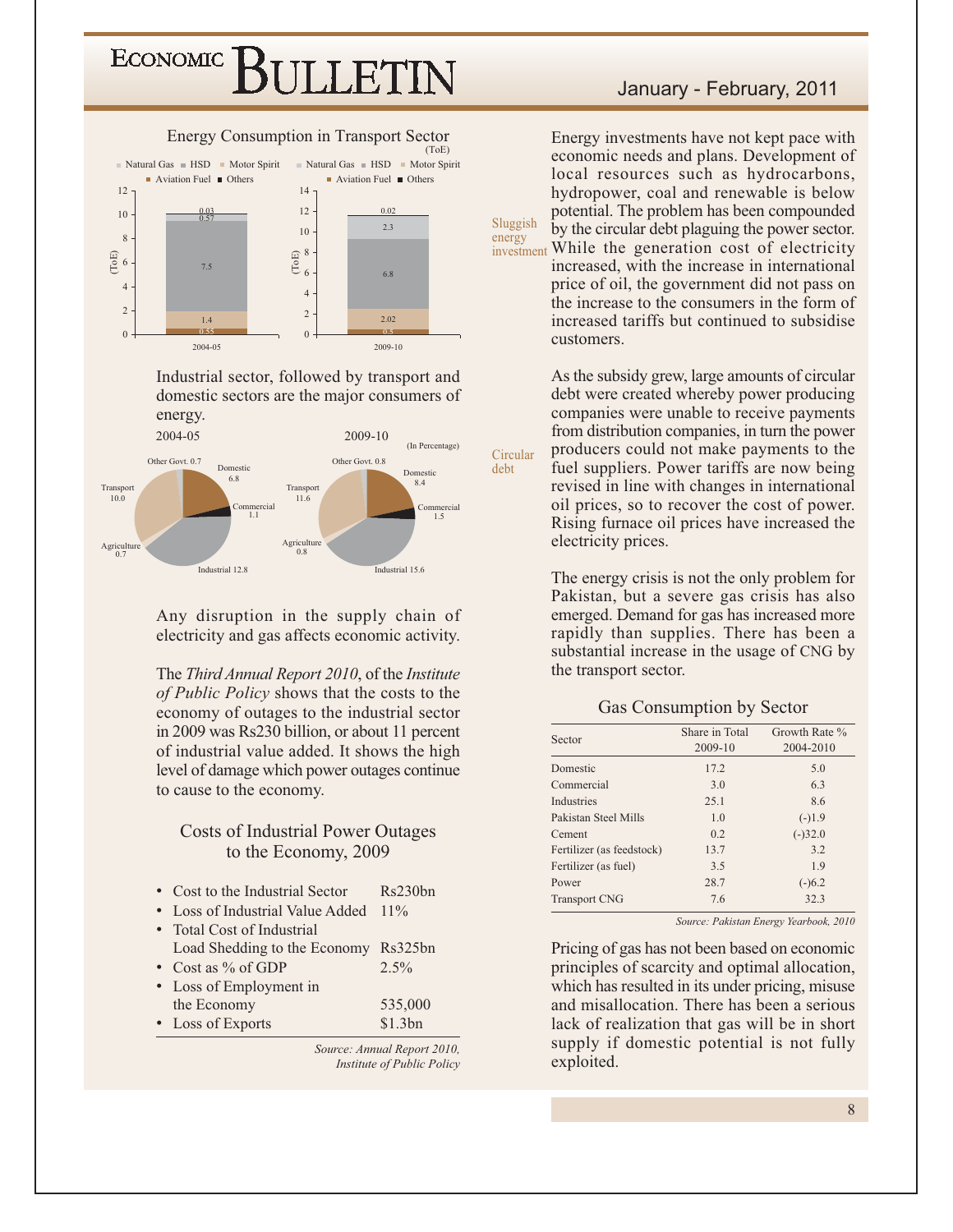According to the *Energy Information* Administration, in 2007, Pakistan's natural gas reserves were around 28,000 billion cubic feet, and it was estimated that these reserves would last for about 20 years. Given the large usage of gas for power generation, the reserves could be exhausted earlier. Exploration and drilling activities have moved at a slow pace.

Despite major finds of coal at Thar and Lakhra no major effort has been made to develop this potential substitute.

The Third Annual Report 2010, 'State of the Economy: Pulling Back from the Abyss' of the *Institute of Public Policy* states, "Pakistan needs to develop and implement a fuel sector

strategy with the objectives to:  $(a)$  enhance the exploration and production activities of oil, gas and coal resources,  $(b)$  encourage the utilization of the country's indigenous resource base and reduce dependence on imported fuel,  $(c)$  create an environment conducive to the participation of the private sector and  $(d)$ develop the local energy scenario in the context of regional perspective."

Pakistan needs to strengthen its options for fuel/primary energy supply. The Planning Commission's Medium Term Development Framework (MTDF) projects the future energy mix picture upto 2030. Diversification in this energy mix between now and 2030 is central to the Energy Security Plan.

|                           | <b>Current</b><br>2004 |         |       |         | <b>Short Term</b><br><b>Medium Term</b> |        |       |        |        | <b>Long Term</b> |        |       |  |  |
|---------------------------|------------------------|---------|-------|---------|-----------------------------------------|--------|-------|--------|--------|------------------|--------|-------|--|--|
|                           |                        |         | 2010  |         |                                         | 2015   |       | 2020   |        | 2025             | 2030   |       |  |  |
| <b>Total MTOE</b><br>50.8 |                        |         | 79.39 |         | 120.18                                  | 177.35 |       | 255.37 |        | 361.31           |        |       |  |  |
| Oil                       | 15.20                  | 30%     | 20.69 | 26%     | 32.51                                   | 27%    | 45.47 | 25.7%  | 57.93  | 22.7%            | 66.84  | 18.5% |  |  |
| Natural Gas               | 25.45                  | 50%     | 38.99 | 49%     | 52.98                                   | 44%    | 77.85 | 44%    | 114.84 | 45%              | 162.58 | 45%   |  |  |
| Coal                      | 3.30                   | 6.5%    | 7.16  | 9%      | 14.45                                   | 12%    | 24.77 | 14.0%  | 38.28  | 15%              | 68.65  | 19%   |  |  |
| Hydro                     | 6.43                   | 12.7%   | 11.03 | 13.9%   | 16.40                                   | 13.6%  | 21.44 | 12.1%  | 30.50  | 12%              | 38.93  | 10.8% |  |  |
| Renewable                 | 0.00                   | $0.0\%$ | 0.84  | 1.1%    | 1.60                                    | 1.3%   | 3.00  | 1.7%   | 5.58   | $2.2\%$          | 9.20   | 2.5%  |  |  |
| Nuclear                   | 0.42                   | $0.8\%$ | 0.69  | $0.9\%$ | 2.23                                    | 1.9%   | 4.81  | 2.7%   | 8.24   | 3.2%             | 15.11  | 4.2%  |  |  |

### **Energy Mix Plan Projections**

The Energy Security Plan would gradually increase energy production capabilities by 2030. Nuclear capacity is projected to increase from 400 MW in 2004 to 8800 MW by 2030. Its share in the energy mix as projected by the MTDF is to rise from 0.8 percent to 4.2 percent in the corresponding period. Presently nuclear power is generated from the country's two nuclear power plants, the Karachi Nuclear Power Plant and Chashma Nuclear Power Plant. Pakistan Economic Survey 2010 shows that construction of a third plant, Chashma Nuclear Power Plant 2 is in progress.

Source: Medium Term Development Framework, 2005-10

According to the MTDF, for the power sector, an investment of Rs150 billion would be required. Billions of dollars of investment are needed for renewable energy development. Bringing about an improvement in the financial health of the sector would ensure Energy Security. Measures would have to be undertaken to bring about the desired results. The necessary steps would include among others; imposing tariffs which reflect the cost, going for targeted subsidies, enhancing publicprivate partnership and private sector to have an active role where it has a comparative advantage.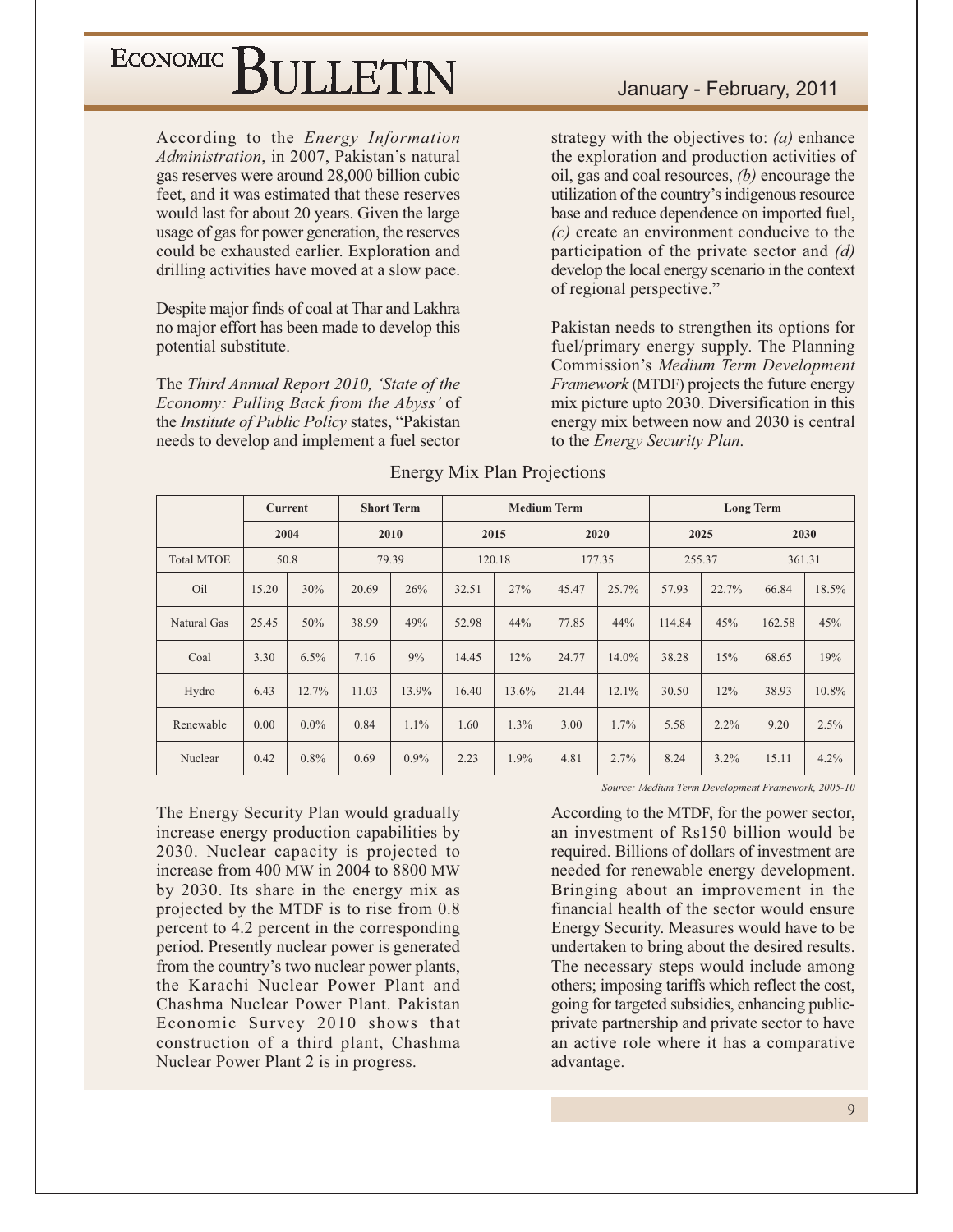### **Energy Crisis in Pakistan Origins, Challenges and Sustainable Solutions Muhammad Asif**

**Box** 

The mentioned book analyzes the broader dimensions of Pakistan's energy scenario. As the gap between demand and supply of energy widens, Pakistan faces a severe energy crisis. This has intensified over the years, leading to prolonged power outages. We give below excerpts from the book.

- The present crisis is also a self-inflicted problem resulting from years of poor policies and reckless attitude on the part of concerned authorities.
- Pakistan has experienced a rapid growth in primary energy demand in recent decades.
- Over the years, while a major proportion of the population still remains deprived of the national grid, those who are connected to it have hardly enjoyed a secure supply of electricity.
- Over the last ten years the generation capacity has not been enhanced in response to swallowing electricity requirements.
- The electricity crisis is not the only headache for Pakistan but a severe gas crisis is also fast approaching.
- The local natural gas reserves were of strategic importance for the country but have been used relatively irresponsibly, particularly over the last decade or so.
- In the backdrop of the imminent gas crisis, Pakistan has been exploring options for gas import.
	- Natural gas pipeline from Turkmenistan to Pakistan through Afghanistan.
	- Natural gas pipeline from Qater to Pakistan through Oman.
	- Natural gas pipeline from Iran to Pakistan.
- When Pakistan needs to save every drop of the available water, it could only be said to be a national misfortune that every year over 30 million acre feet of water that could have been usefully capitalised flows into the sea.
- At a time when a large number of medium to large-scale dams are being constructed in India and China, Pakistan is showing little respect for this precious source of energy.
- If Pakistan does not change its attitude towards meaningful exploitation of its water resources for various applications in general and for electricity generation in particular, the days ahead are going to be extremely difficult so far as socioeconomic conditions and national sovereignty are concerned.
- Another alarming dimension of the national energy scenario is import dependency as the energy demand far exceeds indigenous supplies.
- $\blacksquare$  The indigenous gas and oil reserves are quite limited at the end of 2008, they were respectively reported to be 29.8 trillion cubic feet (TCF) and 326.7 million barrels.
- The numerous challenges facing the global energy scene are pushing energy prices up across the world. The situation in Pakistan, however, is a lot more severe. Unfortunately, some decisions taken by the government have actually led to a promotion of these problems.
- An average Pakistani worker on daily wages makes around Rs300/day. His daily income can only get him 4.6 litres of petrol as per August 2009 prices. A UK worker even at the bottom of the daily wages scale would be able to purchase over 40 litres of petrol from a single day's income.
- Government estimates suggest that over 400,000 workers have lost their jobs due to load-shedding. The closure of industry is also inflicting huge economic losses to the country. Government statistics suggest that the loss the industrial sector alone is suffering amounts to over Rs240 billion per annum.
- The export sector is also paying a huge price. Exporters are missing their deadlines, several of them have been blacklisted for that very reason.
- One of the fundamental dimensions of national sovereignty - decision-making autonomy - is not guaranteed any more. A major blow has been dealt to national sovereignty as various international agencies such as the IMF dictate terms with regard to tariff structure and energy subsidies.
- Pakistan, having borrowed power sector development loans  $\blacksquare$ from international donors, has to accommodate their demands in some crucial policy issues including determination of tariff.
- Pakistan, with an already volatile internal situation on a number of fronts, cannot afford to add to its problems with energy-related unrest amongst the masses.
- One of the fundamental reasons for Pakistan still being a developing country that relies heavily on foreign aid and resources in early every sector after sixty-two years of independence is the weakness of its institutions. Institutions in Pakistan are far from being firmly established and have largely disappointed the nation in their performance.
- Concerned energy circles reveal a catalogue of compelling evidence that suggests that the root cause of the downfall of the energy sector is the wrong attitude  $-$  a combination of a lack of vision, bad governance and pursuance of vested interests on the part of a section of policy and decision-makers and departmental authorities has created this quagmire.
- One of the major weaknesses regimes have exhibited is lack of vision. They have either failed to foresee the gathering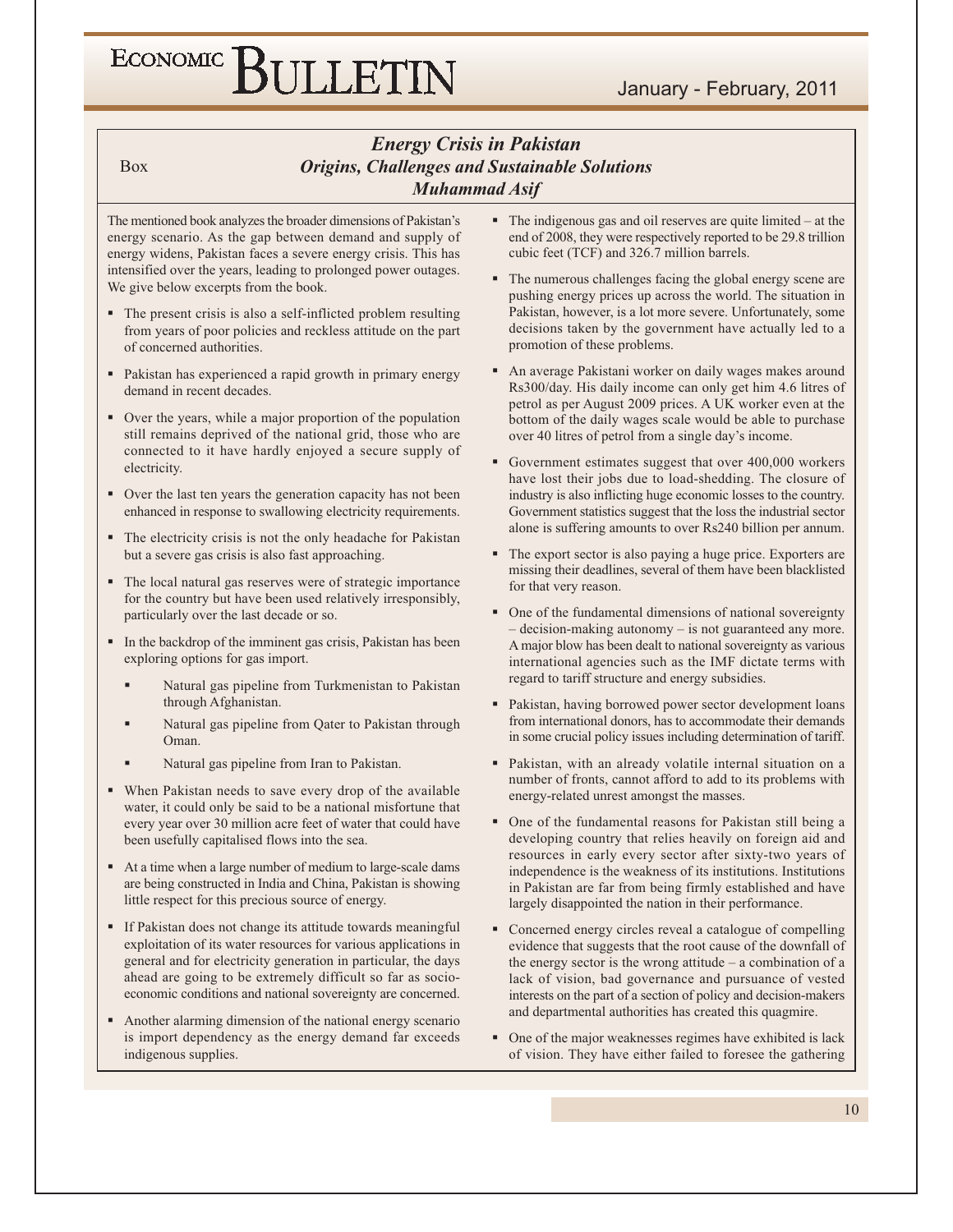storms or have deliberately given them a blind eye. The current energy could easily have been avoided had they exhibited due resolve during the preceding few years.

- Unfortunately, the masses do not comprehend that the responsibility for their suffering does not lie with the department but with those who held the policy and decisionmaking offices and who repeatedly neglected WAPDA's opportune warnings. The authority to make decisions and get them implemented is not in WAPDA's domain but of the regime's.
- The delay in implementing effective energy projects has been one of the most important driving factors behind the energy crises in the country. In trying to catch up, when things start getting out of control haphazard measures are sought.
- $\blacksquare$  The over-reliance upon oil-based power generation an evidence of bad policies and poor management – is hurting the country in numerous ways. A relatively new phenomenon in this respect has been the inability of oil-based power plants to operate at optimum performance due to the liquidity crunch which in turn is a consequence of the vicious circular debt.
- The endless sequence of the energy problems suggests that the policy and decision-makers in Pakistan have traditionally shown little concern for the welfare of the common man.
- Nepotism is another malpractice that has been patronised by regimes leaving an extremely adverse impact on the energy sector. Appointments of irrelevant and incompetent personnel in energy offices have been quite a common phenomenon. The problem not only exists at every level within the energy departments but also at the ministerial level. Energy is one of the most technical and vital ministerial portfolios yet ironically it is almost always handed over to people who are ill-qualified.
- Corruption is a real problem in Pakistan. The wider understanding amongst concerned circles is that though corruption exists at all levels, it mainly stems from and is patronized by the policy and decision-making circles.
- When it comes to financial corruption and financial kickbacks, the energy sector is the second to none.
- Serious corruption is also said to have played a role in the privatisation of KESC in 2005. The Corporation was reportedly privatised and sold for just Rs22 billion while its assets and receivables at the time were estimated to be worth around Rs200 billion.
- Successive regimes have fallen short of showing the due level of competence and commitment required to propel the energy sector forward in a healthy fashion. Not only have they failed to anticipate the dimensions and scale of the emerging challenges but also to react to them in a timely and pragmatic manner.
- After the 1970s, WAPDA could not maintain its cutting edge thanks to internal as well as external malpractices. Irregularities like financial corruption, operational inefficiencies and lack of sense of responsibility became widespread in the department as has been the case with most of the other public sector departments. Parallel to that, governmental support in the form of conducive policies and provisions of resources started to weaken.
- Considering both WAPDA and KESC the average countrywide losses turn out to be over 25 percent.
- Collectively these losses are termed as 'technical losses'. In an ideal scenario, these losses should not be more than 6-7 percent as is the case in most developed countries. However, with the poor state of infrastructure, these losses are phenomenally high in Pakistan.
- The energy crisis is the consequence of vested interest and professional and administrative negligence, at the hands of certain individuals.
- Another harmful practice is that of political appointments over the years, thousands of jobs have been given by different regimes to the political workers of their parties in various energy departments. The criteria in doing so has not been qualifications or skills but political contacts and affiliations.
- Reliance on indigenous energy resources must be at the heart of the designed energy policy.
- To ensure a sustainable energy future, a strong human resource base is imperative.
- Reliance on imports of energy system is another costly affair that requires immediate attention.
- Amid fast changing and expanding international business environment, in order to achieve energy sustainability, it is crucial to become technologically self sufficient.
- A holistic overhauling of the energy department.
- The rental power programme is thus an extremely ill-advised and unviable option that the current regime is actively pursuing. Scrapping the rental programme would be indeed a service to the nation.
- A number of other options that are more pragmatic and sustainable and can help bridge the immediate gap between demand and supply at far more economical terms are available.
- *Firstly*, the installed power generation capacity is not being duly capitalized on. Secondly, the circular debt needs to be resolved. Thirdly, rather than going for rental power, a far economical option would be to revamp WAPDA's old thermal power stations. Fourthly, with a stringent check and balance programme system leaks can be controlled. Fifth, a considerable level of electricity can be saved by implementing a meaningful energy conservation and management programme.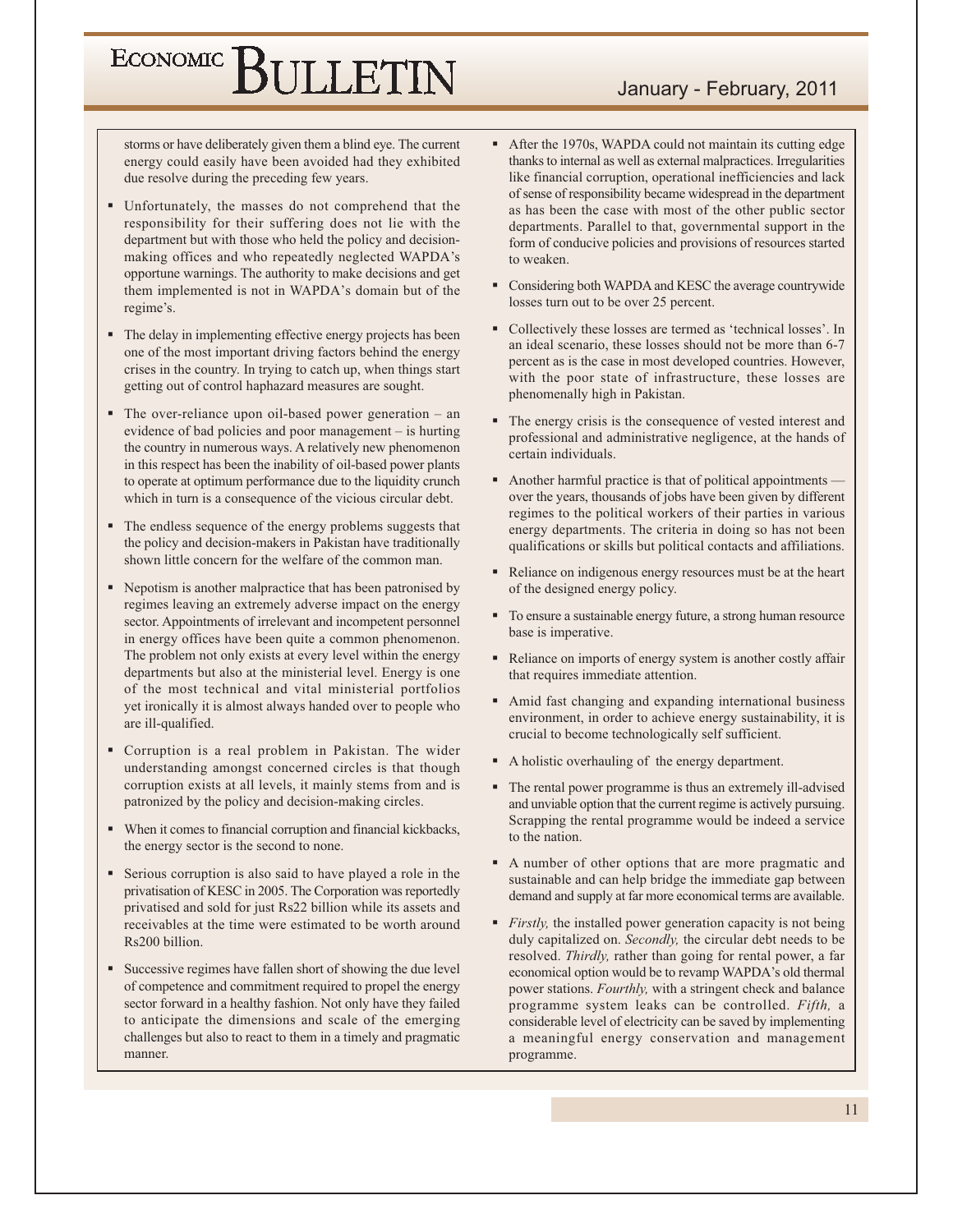Not only should the government focus on the supply side, but it needs to address the demand side also. Cost effective ways to be devised in the development strategy. Efficiency and conservation of energy be promoted which would reduce large financial outlays required for developing additional energy supplies, reduce subsidy requirements and defer expansion needs, so saving funds and increasing returns on energy infrastructure. Transmission and distribution losses need to be minimised, so as to enhance net availability. Improving thermal efficiency at the current plants could produce more power at lower cost.

The development of domestic energy resources such as hydrocarbons, coal and renewables have not been developed to their maximum potential. The war on terror has delayed investment plans in the sector. Many projects being developed by private sector have been deferred due to security concerns. The security renewables situation has also blocked oil and gas exploration and production activities in border provinces. "The enhanced perception of risk and uncertainty due to terrorism in Pakistan is responsible for a fall in private investment of 1.7 percent of GDP in 2009-10, equivalent to Rs244 billion," states the SPDC Annual Review 2009-10.

> Given Pakistan's severe energy crisis, a joint report between Asian Development Bank and Pakistan Energy Sector Task Force, titled Integrated Energy Sector Recovery Report & Plan was prepared last year. The said Report sets out a detailed set of recommendations and an action plan to enable the country to achieve full energy security and sustainability.

> The Report has identified fast track investment projects, in power, gas, oil and renewable sectors needed for energy security. These relate to immediate short and medium term projects. Without going into the details, we

list on the following page some of the recommendations for each of these sectors.

The deficit between supply and demand of energy is growing wider and if no action is taken to enhance domestic supplies, it could have serious consequences for the economy. A significant part of Pakistan's population is not served by the energy sector and 30 percent of the population does not have access to electricity alone. The limited access has contributed to high poverty level in the country.

The country's oil sector is small and imports of crude oil and oil products account for 80 percent of oil supplies, local oil refineries cover only half of the demand for local products, the rest is covered by imports, gas supply is not sufficient to meet demand, particularly for electricity generation. Hydropower capacity is only 6500 MW compared to a potential of more than 54,000 MW, with the result that the country has to rely on fossil fuels to generate electricity resulting in reduced energy security.

Diversification of energy mix would help reduce dependence on imports, and subsequently the import bill, benefit economic growth and ensure better energy security. One option is coal which has substantial untapped potential for power generation. Efforts are needed to increase the share of coal in the primary energy mix. Huge renewable energy potential exists in the form of hydropower, wind energy and solar energy.

Besides developing renewable energy, more investments are also needed in domestic exploration and production of gas. Circular debt is a major impediment to new financing in the energy sector, and it is now affecting the power, gas and fuels sub-sector. This needs to be resolved to help improve liquidity and working efficiency in the sector. These measures alongwith the fast track investment projects as mentioned on page 13 are steps towards achieving energy security.

Development of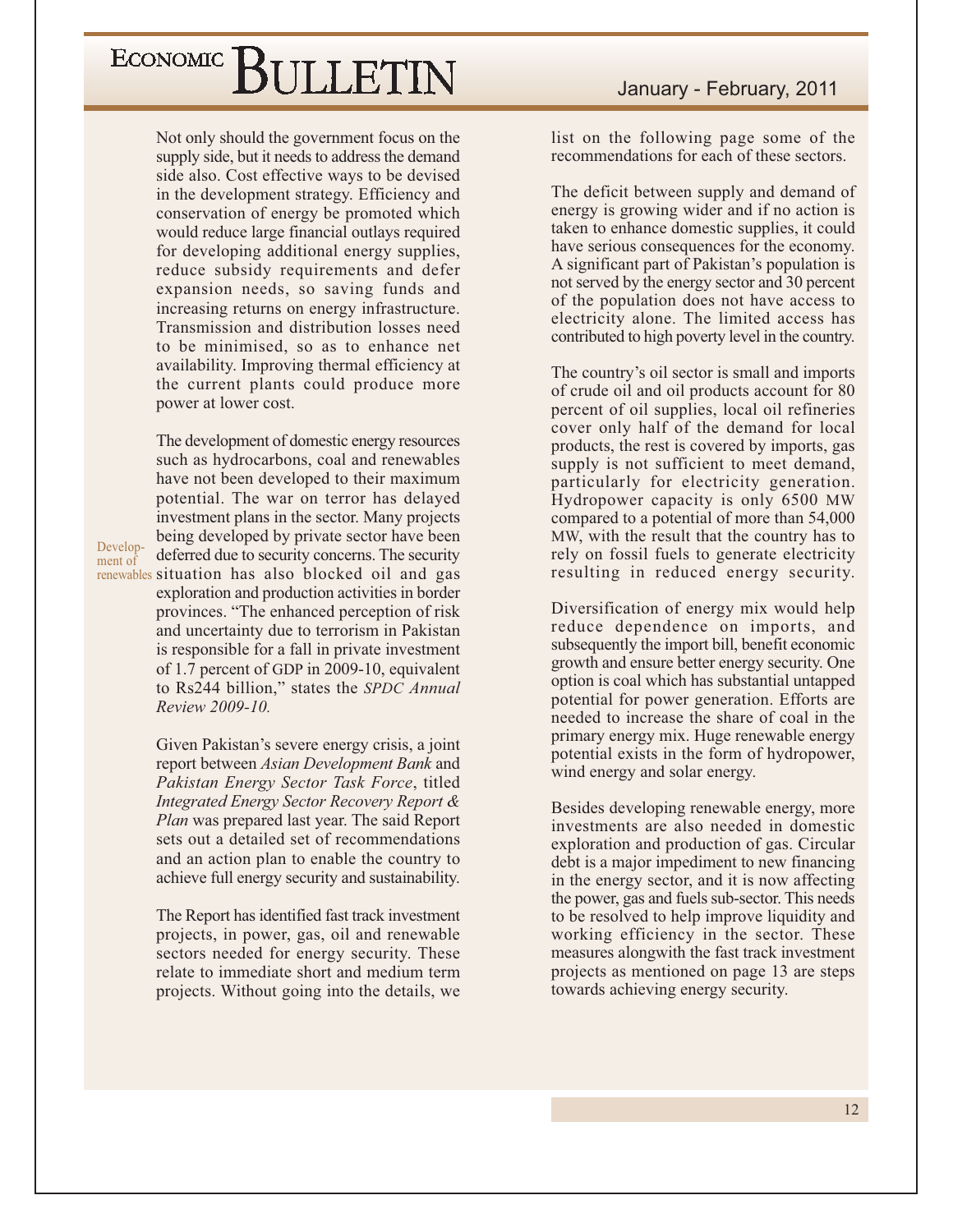### January - February, 2011

| Power Sector                                                                                                                                                | <b>Oil Sector</b><br>Imports and Quality                                                                                                                                                                                                      | <b>Short to Medium Term</b>    | Sector<br>Gas                                                                                                                                                                                                                                                       |  |
|-------------------------------------------------------------------------------------------------------------------------------------------------------------|-----------------------------------------------------------------------------------------------------------------------------------------------------------------------------------------------------------------------------------------------|--------------------------------|---------------------------------------------------------------------------------------------------------------------------------------------------------------------------------------------------------------------------------------------------------------------|--|
| Diversify the fuel mix for power generation in favor of<br>indigenous resources. The focus of government efforts should<br>be on the reduction of fuel oil. | Replace fuel oil 180 Centistokes (Cst) with Fuel oil 380 Cst<br>in power plants and industry as the preferred fuel in any new<br>power plants because it is cheaper though this may require<br>some plant modifications.<br><b>Short Term</b> |                                | Increase indigenous gas production via infill drilling in existing<br>Exploration and production companies can utilize infill drilling<br>technology which consists of drilling new wells inside the<br>big fields, given the growing gas shortages in the country. |  |
| Power Plant<br>Fast track the Kunar Pasakhi Combined Cycle                                                                                                  | Support PSO (main marketer and importer of refined<br>products) in developing expertise in international oil trading<br>and vessel chartering to avail market opportunities and<br>minimize import costs of products.                         | indigenous gas production<br>п | existing grid in order to produce gas located in small parts of<br>the reservoir rock which is not drained by the existing wells.<br>Tap "tight gas" (hard-to-reach) reserves to further increase                                                                   |  |
| Fast track five prioritized thermal power projects (2700 MW).                                                                                               | Replace expensive imported fuel oil for thermal power with<br>Medium Term                                                                                                                                                                     |                                | A specific regulatory framework for producing additionalgas<br>from these technologies needs to be put in place.                                                                                                                                                    |  |
|                                                                                                                                                             | indigenous sources (gas, hydel, coal).                                                                                                                                                                                                        |                                | Gas & LNG Imports                                                                                                                                                                                                                                                   |  |
| IPPs and rental power plants should operate under existing<br>signed contracts and pay penalties for delays.                                                | Refinery Projects<br>Medium Term                                                                                                                                                                                                              | <b>Short Term</b>              | Fast track implementation of stalled projects for importing                                                                                                                                                                                                         |  |
| Pending projects that are ripe for development should be<br>as soon as<br>brought to financial and regulatory closure                                       | Implement the stalled hydrocracker project to upgrade 1.6<br>million tons/year net fuel oil from National Refinery Limited/<br>Expedite projects to meet Euro-II specifications.<br>Pakistan Refinery Limited to white products.              |                                | Imports must be a combination of term and spot purchases to<br>3.5 million tons/year (500 MMcfd) of LNG<br>take advantage of seasonal low spot prices.                                                                                                              |  |
| The government should settle court cases related to two                                                                                                     | KBBL/day should be<br>A grass-roots refinery of 200<br>commissioned by the end of 2015.                                                                                                                                                       | Medium Term<br>٠               | Replace fuel oil imports with LNG imports for power generation.                                                                                                                                                                                                     |  |
| Large Hydropower Projects (HPPs)                                                                                                                            | Conduct a national oil logistics and infrastructure study to<br>pinpoint bottlenecks and to identify long term solutions<br><b>Short Term</b><br><b>Oil Logistics</b>                                                                         | medium term.                   | Land-based LNG import facilities should follow the above<br>fast track solution in order to address the gas deficit in the                                                                                                                                          |  |
| in 2011<br>Diamer Basha project should begin construction                                                                                                   | Implement a 52 km white oil pipeline linking Karachi Port<br>Terminal and Port Qasim Authority as a priority project.<br>vis-a-vis refining plans and demand growth.                                                                          |                                | Fast track cross border gas pipelines since Pakistan's<br>geographical location makes it a potential market for some<br>neighbouring countries rich in natural gas reserves.                                                                                        |  |
| priority should be assigned to projects that have large<br>Work on other large dams should be expedited. Higher                                             | <b>Energy Efficiency Investment</b>                                                                                                                                                                                                           |                                | Coal Sector                                                                                                                                                                                                                                                         |  |
| reservoirs as well as generation capacities.                                                                                                                | Immediate                                                                                                                                                                                                                                     | <b>Short Term</b>              |                                                                                                                                                                                                                                                                     |  |
|                                                                                                                                                             | Rehabilitate transmission and distribution (T&D) systems<br>on fast track basis to reduce losses.                                                                                                                                             |                                | Pakistan should promote indigenous coal-based power<br>generation in the private sector.                                                                                                                                                                            |  |
| Construction work on at least three large HPPs should be<br>initiated to cope with severe water and power shortages.                                        | Fast track an energy efficient lighting program.<br><b>Short Term</b>                                                                                                                                                                         |                                | The option of power generation by imported coal should<br>also be considered within the integrated power sector plan<br>subject to the economics and competition with alternative                                                                                   |  |
| Small HPPs on Canal System and Medium HPPs                                                                                                                  | Foster loss reduction efforts in industry through energy<br>management systems, audits and benchmarking in order to<br>reduce specific energy consumption (in kWh/units of output)                                                            | sources<br>fuel                |                                                                                                                                                                                                                                                                     |  |
| <b>Short and Medium Term</b>                                                                                                                                | to $15\%$ .                                                                                                                                                                                                                                   |                                | Renewable Energy                                                                                                                                                                                                                                                    |  |
| on the canal<br>Maximize the development of small HPPs<br>system and of medium-sized HPPs.                                                                  | Initiate a time of use concept alongwith the introduction of<br>smart prepaid metering.                                                                                                                                                       | <b>Short Term</b>              |                                                                                                                                                                                                                                                                     |  |
| by 2012 and<br>Commission 175 MW of small canal HPPs                                                                                                        | Initiate an energy efficient water heating program                                                                                                                                                                                            |                                | Promote the fast track construction of 650 MW of wind<br>farms to be implemented by the private sector.                                                                                                                                                             |  |
| 2014-15.<br>finalize plans to add an additional 155 MW by                                                                                                   | Initiate a tubewell replacement program.                                                                                                                                                                                                      |                                | Fast track additional wind power projects.                                                                                                                                                                                                                          |  |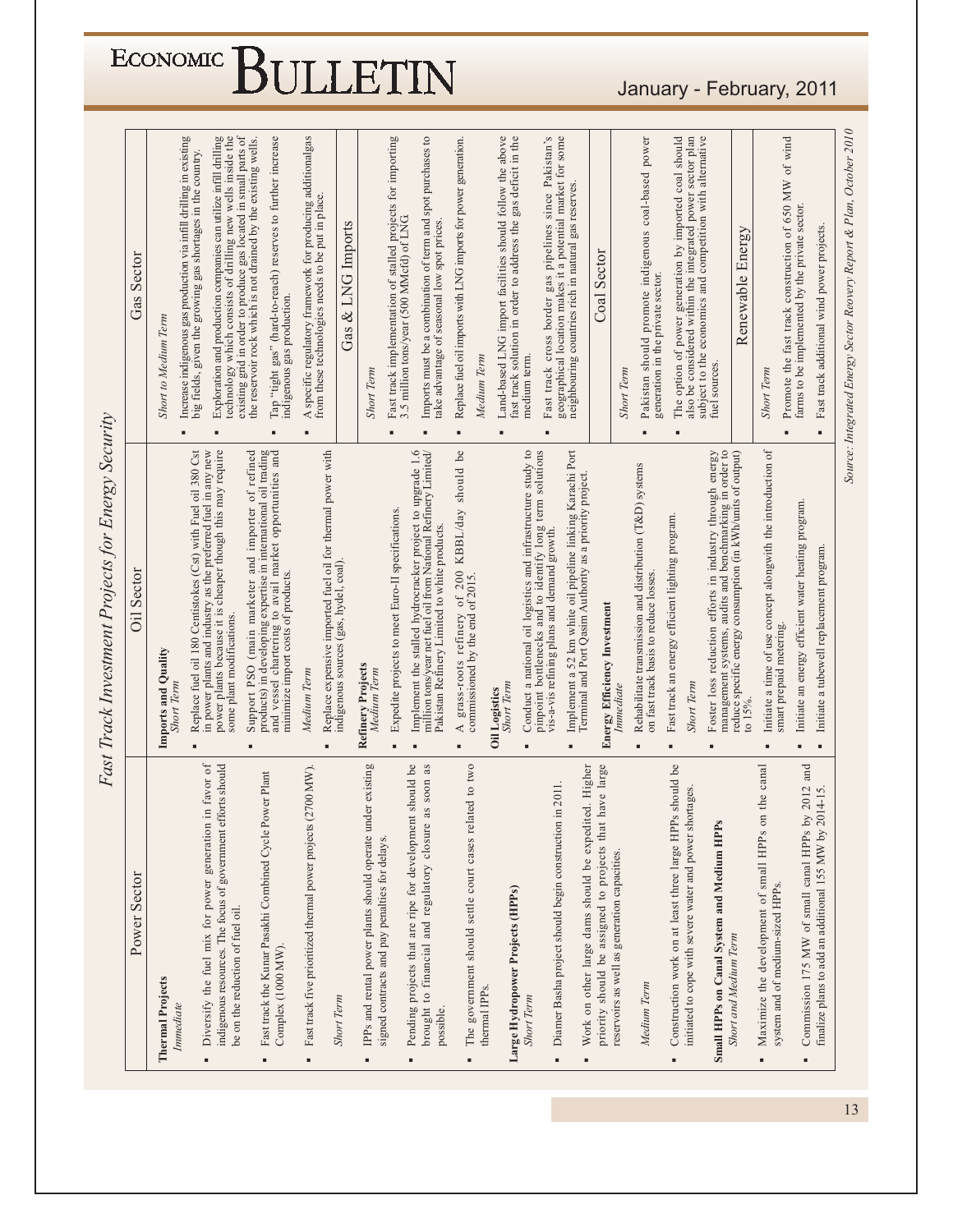### Energy Security Action Plan 2005-2030

#### **Main Features:**

Additional power generation of 143,310 MW by 2030 Investment requirement \$150 billion (public 50 and private 100) Ministries/agencies specific targets and action plan

#### Oil, Gas and Coal

Maximum utilization of indigenous natural resources.

ECONOMIC BULLETIN

- Oil & Gas: Maximize exploration. Number of exploratory and development wells to be drilled be increased to at least 150/200 wells per year in the first instance.
- Expedite development of deeper reserves of Sui (1 TCF).
- Expedite development of Tal (Kohat) which has potential to meet the entire demand of north of Pakistan.
- Early finalization of formal negotiations to arrive at the best and most economical solution out of three alternatives (Iran, Qatar and Turkmenistan). Pipeline gas should be available by 2010.
- Strategic oil reserve be increased to 45 days from the present level of 20 days.
- Gas from dormant fields be utilized as CNG for supply to far flung areas.
- Establish economic size refineries (coastal at Khalifa point preferably as joint venture with China and at Kohat to refine crude from Tal field).
- Coal (Share to be increased to at least 19 percent (about 20,000 MW) by 2030 and 50 percent by 2050)

#### **Action: Ministry of Petroleum and Natural Resources (MoP&NR)**

#### **Power**

- Investigation on Skardu/Katzara to be initiated for its construction to start 2025.
- WAPDA to undertake a study for maximizing Hydel power generation from all rivers particularly mighty Indus.
- Decision to fast track small and medium dams like Thakot (about 500 MW) by encouraging joint ventures of WAPA, NWFP Government and private parties.
- Decision on mode of financing for execution of Neelum-Jhelum power project needs to be taken immediately.
- For double digit growth of LSM, WAPDA, KESC and PPIB must respond to this challenge and Fast Track the Private Sector Oil/Gas Power Projects to meet this additional demand.
- Encourage Public-Private partnership or BOT for Power generation on canals.
- Feasibility of bringing off-season sugar mills 2000 MW on national grid system may be explored.
- Demand management for optimal utilization of power.

#### **Action: WAPDA and Provincial Governments**

**Action: Pakistan Atomic Energy Commission** 

#### **Nuclear**

Capacity to increase from 400 MW to 8800 MW.

#### **Alternative Energy**

- Development of wind and solar energy be encouraged and at least 5 percent of total national power generation capacity be met through these resources by 2030 (i.e. 9700 MW).
- Encourage production and use of Ethanol from molasses for mixing with petrol.

#### **Action: Ministry Alternate Energy Development Board**

#### **Energy Conservation**

Necessary laws be enacted and enforcement be ensured for energy efficient building designs.

### **Action: Ministry of Environment, National Energy Conservation Centre (ENERCON)**

#### Implementation

To ensure speedy decision making for implementation of the approved 'Energy Security Plan' Cabinet Committee on Energy should be reactivated and a Steering Committee of key stakeholders set up to assist CCE and to steer and coordinate all aspects of the Plan.

#### **Action: Cabinet Secretariat**

Source: Mid Term Review of Medium Term Development Framework 2005-10, Planning Commission, Government of Pakistan, May 2008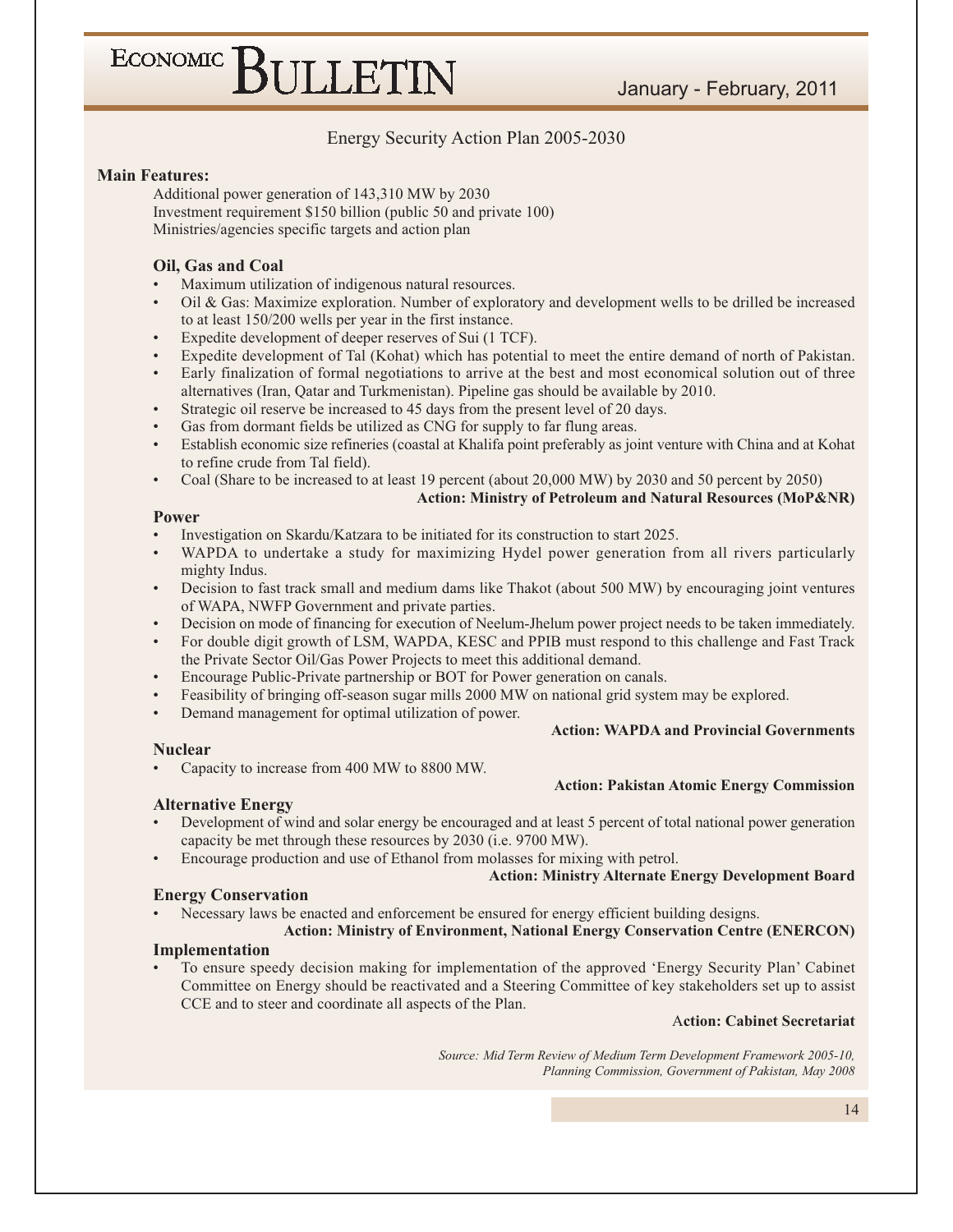### **Agriculture — Major Crops Update**

#### Wheat

Pakistan's wheat crop for the 2011 season is estimated at 23.5 million tonnes, while some estimates place it at 25 million. Farmers have sown wheat over an area of 8.8 million hectares: where 6.68 million hectares have been sown in Punjab, 1.08 million hectares in Sindh, 0.73 million hectares in Khyber-Pakhtunkhwa and in Balochistan 0.32 million hectares have been cultivated. In Puniab, area planted shows a slight reduction, whereas in Sindh wheat plantings have reportedly increased mainly due to cultivation along the Indus river banks covered with fertile silt deposits following the floods last December.

In Sindh, wheat production is projected at 3.8 million tons. Wheat procurement of 1.3 million tons has been set for the provincial food department.

The Ministry of Food and Agriculture have stated that the recent rains, together with normal temperature, better water supply and increase in sowing in rain fed areas would positively impact wheat production this year.

Monsoon rains caused damages to some 2.4 million hectares of standing crops. Despite the damages from the floods last year, wheat exports have resumed as the government has lifted the ban on export of wheat. Pakistan has sold 300,000 - 500,000 tonnes of wheat mainly to Bangladesh and Myanmar in recent weeks. The country has some 4 million tonnes of surplus stocks and is taking advantage of rising global prices. Tightening supplies of grains and recent price surge have stoked worries over food inflation, already in double digits in Asia's top consumers China and India.

The Food & Agriculture Ministry has sought the approval of the Economic Coordination Committee for procurement of 6.57 million tons of wheat during the next season. The Sindh Food Department has established 365 wheat procurement centres in 15 districts. A minimum support price of Rs950/- per 40 kgs has been ensured to the farmers, with the government expected to procure 28-30 percent of the total crop. Punjab will procure 3.5 million tons, Sindh 1.3 million tons, Passco 1.3 million tons, Khyber-Pakhtunkhwa 0.4 million tons, while Balochistan will procure 70,000 tons of wheat this year.

To store the procured wheat the government would buy 18 million jute bags for packing of 100 kgs of wheat and 72 million of polypropylene bags for 50 kgs packing. The wheat is stored for upto 6 to 7 months of a season and later given to the deficit provinces and to the local flour mills.

Leading international agricultural research institutions have jointly launched a project with Pakistan Agricultural Research Council to eradicate wheat stem rust disease and develop disease resistant wheat varieties in the country. The objective of the project is to increase wheat yield and enhance wheat production. Pests and diseases like wheat stem rust result in declining crop productivity.

The Sindh government has imposed a ban on inter-district movement of wheat and flour in the province. The Sindh Food Department says the restriction has been imposed to ensure that the growers get the official support price of Rs950 per 40kg and to stop the middlemen from influencing the prices by hoarding large stocks.

This decision has however, been opposed by the Pakistan Flour Mills Association, who want free movement of wheat, so that growers get a fair market price. Prices of wheat have increased in the local market following the ban.

The Economic Coordination Committee has allowed Passco to sell/export 0.2 million tons of 1.3 million stock of wheat, and keep the remaining quantity as strategic reserve.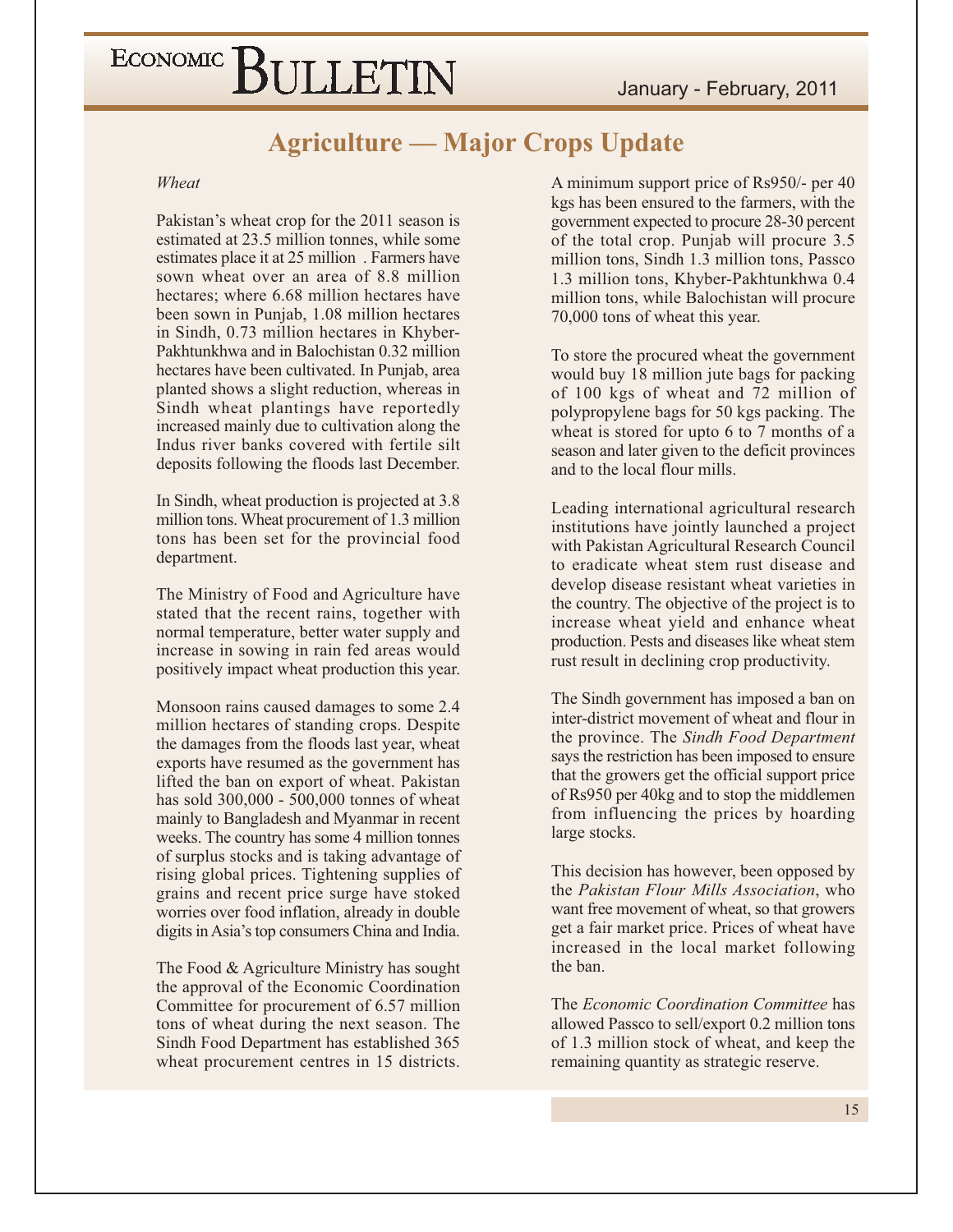#### Cotton

Cotton production target for 2010-11 is set at 14.01 million bales. According to available figures for the current season, the Pakistan Cotton Ginners Association has shown seed cotton (kapas/phuti) arrivals in the ginneries till March 1, 2011 at 11.5 million bales. The cotton crop harvested in Punjab is estimated at 7.6 million bales, against output of 8.4 million bales last year, and in Sindh 3.75 million bales over previous year's harvest of 4.2 million bales. Due to shortfall in crop production, spinners have so far purchased 10.5 million bales.

Recent floods had affected cotton crop in the districts of Muzaffargarh, Layyah, Rajanpur, Rahim Yar Khan, Multan and Dera Ghazi Khan. Textile sector has so far (by March 1, 2011) bought 10.5 million bales of cotton. Mill consumption could range between 13.5-15.0 million bales. Any shortfall would be met through imports.

Cotton rates have risen this year. The cottonseed prices remained on the higher side at around Rs5800-Rs6000 per maund.

### Rice

The production target for rice has been set at 6.2 million metric tons for 2010-11. Basmati output is expected to be 2.5 million tons and others 3.65 million tons. The floods had a devastating effect on crops. About 2.1 million hectares of standing crops of kharif have been affected, mainly cotton, rice, sugarcane and vegetables. This had resulted in a loss of 2.5 million tons of rice.

Reportedly Sindh produced 1.23 million tons rice this year, against previous year's output of 2.42 million tons. Rice was sown on 361,000 hectares. Sowing of the new crop would start in June.

During FY11 (July-January), Pakistan sold 1.9 million tons of rice for \$1.2 billion, against 2.2 million tons of rice worth \$1.16 billion in the corresponding period a year earlier. During this period earnings from export of basmati rice increased to \$517 million, or by 7.7 percent over \$480 million, while earnings from other varieties declined by 1.6 percent to \$669 million against \$680 million.

### Surgarcane

Sugarcane production target for 2010-11 was set at 53.7 million tonnes, to be harvested from an area of 1069 thousand hectares. Preliminary estimates available show that area sown declined by 2.1 percent, while production was 2.2 percent higher at 54.87 million tonnes. Of the total output, Punjab produced 35.85 million tonnes, Sindh harvested a lower crop of 14.47 million tonnes (target 15.17 million tonnes), Khyber-Pakhtunkhwa 4.5 million tonnes (target 4.6 million tonnes), while the output in Balochistan was higher by 6.9 percent at 35.6 thousand tonnes, against a target of 33.3 thousand tonnes. There was an overall improvement in the yield, which rose to 52.4 tons per hectare, against a target of 50.2 tons per hectare.

Sugar production in Sindh is likely to be around  $1.25-1.3$  million tons during  $2010-11$ . Sugar stocks available with the mills are estimated at 0.72 million tons.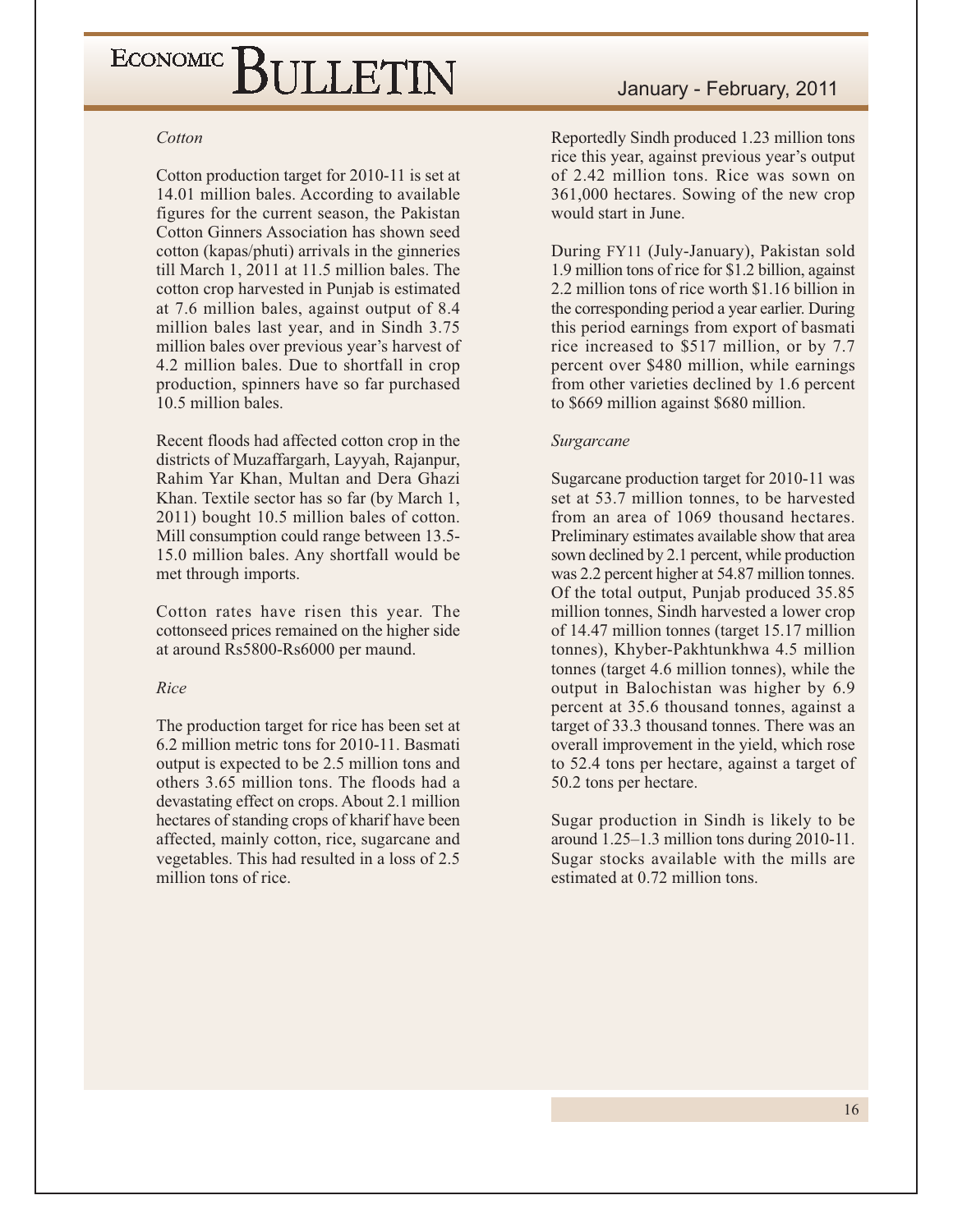January - February, 2011

## **Administrative Expenses and Staff Cost of<br>Scheduled Banks Operating in Pakistan**

|                                     | Scheduled Banks Operating |                      |          |       |                   | <u>Pakistan</u> |                          |                 | (Rs. Bn)                 |
|-------------------------------------|---------------------------|----------------------|----------|-------|-------------------|-----------------|--------------------------|-----------------|--------------------------|
| <b>Banks</b>                        |                           | <b>Admn</b> Expenses |          |       | <b>Staff Cost</b> |                 |                          | No. of Employee |                          |
|                                     | 2007                      | 2008                 | 2009     | 2007  | 2008              | 2009            | 2007                     | 2008            | 2009                     |
| National Bank of Pakistan           | 14.2                      | 18.2                 | 22.6     | 12.3  | 15.6              | 15.5            | 14079                    | 15441           | 16248                    |
| Habib Bank Limited                  | 17.4                      | 20.3                 | 21.7     | 10.6  | 11.8              | 12.7            | 14461                    | 14023           | 13122                    |
| <b>United Bank Limited</b>          | 13.4                      | 15.5                 | 16.6     | 6.5   | 7.0               | 7.7             | 9382                     | 8851            | 8466                     |
| <b>MCB</b> Bank                     | 5.4                       | 7.5                  | 10.1     | 6.1   | 6.7               | 6.7             | 9760                     | 10207           | 9445                     |
| Allied Bank Limited                 | 5.9                       | 8.1                  | 9.4      | 3.7   | 5.0               | 5.7             | 8236                     | 8427            | 8855                     |
| Bank Al Falah                       | 8.3                       | 9.8                  | 10.9     | 3.7   | 4.7               | 5.0             | 7371                     | 7584            | 7462                     |
| <b>Standards Chartered</b>          | 12.1                      | 12.4                 | 12.2     | 3.8   | 4.1               | 4.0             | 3509                     | 3282            | 2960                     |
| Askari Commercial Bank              | 4.8                       | 5.9                  | 7.0      | 2.4   | 3.2               | 3.8             | 5896                     | 6496            | 6159                     |
| Soneri Bank                         | 1.3                       | 1.7                  | 2.1      | 0.5   | 0.6               | 0.7             | 1477                     | 1720            | 1958                     |
| Bank Al Habib                       | 3.2                       | 4.3                  | 5.0      | 1.4   | 1.9               | 2.3             | 2704                     | 3306            | 3634                     |
| Bank of Khyber                      | 0.5                       | 0.7                  | 0.7      | 0.2   | 0.4               | 0.4             | 660                      | 686             | 762                      |
| Bank of Punjab                      | 2.3                       | 2.8                  |          | 1.5   | 1.7               |                 | 3859                     | 4156            | $\overline{\phantom{a}}$ |
| <b>KASB Bank</b>                    | 1.2                       | 1.8                  | 2.4      | 0.6   | 0.9               | 1.1             | 892                      | 1134            | 1118                     |
| Habib Metropolitan Bank             | 2.3                       | 3.1                  | 3.5      | 1.0   | 1.5               | 1.8             | 1799                     | 1937            | 2117                     |
| Faysal Bank                         | 2.8                       | 3.3                  | 4.3      | 1.5   | 1.6               | 2.1             | 1759                     | 1929            | 2042                     |
| mybank                              | 0.7                       | 0.9                  | 1.1      | 0.3   | 0.4               | 0.4             | 824                      | 930             | 930                      |
| Silk Bank                           | 1.3                       | 1.9                  | 2.7      | 0.6   | 1.0               | 1.4             | 901                      | 1182            | 1259                     |
| Meezan Bank                         | 1.8                       | 2.6                  | 3.5      | 0.9   | 1.2               | 1.6             | 1959                     | 2801            | 3204                     |
| NIB Bank                            | 2.1                       | 6.4                  | 5.3      | 1.1   | 3.5               | 2.5             | 3693                     | 5254            | 4955                     |
| Atlas Bank                          | 0.7                       | 1.9                  | 1.9      | 0.3   | $\mathbf{1}$      | 0.9             | 781                      | 862             | 714                      |
| Dubai Islamic Bank                  | 1.5                       | 1.8                  | 1.7      | 0.7   | 0.9               | 0.7             | 553                      | 588             | 549                      |
| Bank Islami Pakistan                | 0.5                       | 1.0                  | 1.8      | 0.2   | 0.4               | 0.6             | 563                      | 1188            | 1471                     |
| Arif Habib Bank                     | 0.4                       | $0.8\,$              | 1.1      | 0.2   | 0.3               | 0.5             | 319                      | 541             | 615                      |
| JS Bank                             | 0.7                       | 0.9                  | 1.7      | 0.3   | 0.5               | 0.7             | 280                      | 610             | 828                      |
| <b>Emirates Global Bank Limited</b> | 0.4                       | 0.9                  | 1.4      | 0.2   | 0.4               | 0.5             | 233                      | 499             | 593                      |
| Dawood Islamic Bank Limited         | 0.2                       | 0.4                  | 0.7      | 0.06  | 0.2               | 0.2             | 89                       | 225             | 449                      |
| Samba Bank Limited                  | 0.9                       | 1.5                  | 1.4      | 0.5   | 0.7               | 0.6             | 536                      | 571             | 421                      |
| <b>First Women Bank</b>             | 0.3                       | 0.4                  | 0.5      | 0.2   | 0.2               | 0.3             | 535                      | 540             | 569                      |
| $\operatorname{RBS}$                | $5.8\,$                   | $6.5\,$              | $5.8\,$  | 3.1   | 3.4               | 3.1             | 2319                     | 1860            | 1643                     |
| Citibank                            | 4.8                       | $5.1\,$              | 4.0      | 1.5   | 1.6               | 1.3             | 1200                     | 1032            | 747                      |
| $_{\rm HSBC}$                       | 1.0                       | 1.9                  | 2.2      | 0.5   | 0.7               | 0.6             | 517                      | 663             | 576                      |
| Deutsche Bank                       | $0.6\,$                   | $0.8\,$              | 0.9      | 0.08  | 0.08              | 0.07            | 77                       | 84              | 75                       |
| Oman International                  | 0.04                      | 0.06                 | $0.06\,$ | 0.03  | 0.03              | 0.03            | 28                       | 35              | 32                       |
| Bank of Tokyo                       | 0.07                      | 0.09                 | $0.1\,$  | 0.03  | 0.03              | 0.04            | 31                       | 35              | 32                       |
| Al Baraka Islamic Bank              | 0.3                       | 0.6                  | $0.7\,$  | 0.2   | $0.2\,$           | 0.2             | 364                      | 455             | 528                      |
| <b>Barclays</b>                     |                           | 1.7                  | 4.0      |       | $0.5\,$           | 0.5             | $\overline{\phantom{0}}$ | 529             | 492                      |
| Total                               | 119.21                    | 153.55               | 171.06   | 66.80 | 83.94             | 86.24           | 101646                   | 109663          | 105030                   |

Source: Annual Reports of Banks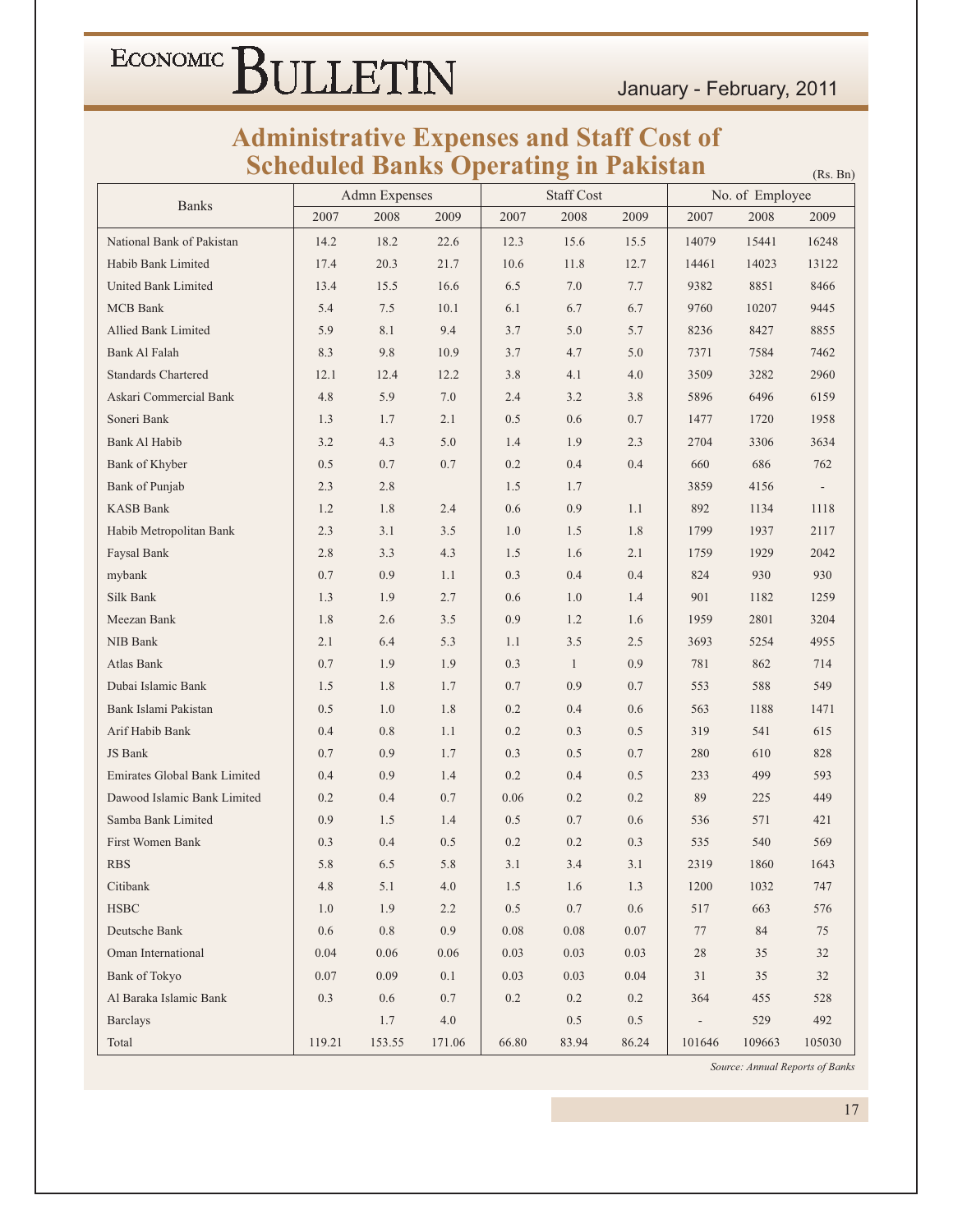January - February, 2011

| Ratios                              |                          |                     |                          |                                 |         |         |  |  |
|-------------------------------------|--------------------------|---------------------|--------------------------|---------------------------------|---------|---------|--|--|
| <b>Banks</b>                        |                          | Staff Cost to Admin |                          | Staff Cost / Employee (Rs. Mn)* |         |         |  |  |
|                                     | 2007                     | 2008                | 2009                     | 2007                            | 2008    | 2009    |  |  |
| National Bank of Pakistan           | 86.62                    | 85.7                | 68.6                     | 0.7                             | 0.8     | 1.0     |  |  |
| Habib Bank Limited                  | 60.9                     | 58.1                | 58.5                     | 0.7                             | 0.8     | 1.0     |  |  |
| United Bank Limited                 | 48.5                     | 45.2                | 46.4                     | 0.7                             | 0.8     | 0.9     |  |  |
| MCB Bank                            | 113.0                    | 89.3                | 66.3                     | 0.6                             | 0.7     | 0.7     |  |  |
| <b>Allied Bank Limited</b>          | 62.7                     | 61.7                | 60.6                     | 0.5                             | 0.6     | 0.6     |  |  |
| Bank Al Falah                       | 44.6                     | 48.0                | 45.9                     | 0.5                             | 0.6     | 0.7     |  |  |
| <b>Standards Chartered</b>          | 31.4                     | 33.1                | 32.8                     | 1.1                             | 1.2     | 1.4     |  |  |
| Askari Commercial Bank              | 50.0                     | 54.2                | 54.3                     | 0.4                             | 0.5     | 0.6     |  |  |
| Soneri Bank                         | 38.5                     | 35.3                | 33.3                     | 0.3                             | 0.4     | 0.4     |  |  |
| Bank Al Habib                       | 43.8                     | 44.2                | 46.0                     | 0.5                             | 0.6     | 0.6     |  |  |
| Bank of Khyber                      | 40.0                     | 57.1                | 57.1                     | 0.3                             | 0.5     | 0.5     |  |  |
| Bank of Punjab                      | 65.2                     | 60.7                | $\overline{\phantom{a}}$ | 0.4                             | 0.4     | $\sim$  |  |  |
| <b>KASB Bank</b>                    | 50.0                     | 50.0                | 45.8                     | 0.6                             | 0.8     | 1.0     |  |  |
| Habib Metropolitan Bank             | 43.5                     | 48.4                | 51.4                     | 0.6                             | $0.8\,$ | 0.8     |  |  |
| Faysal Bank                         | 53.6                     | 48.5                | 48.8                     | 0.8                             | 0.8     | 1.0     |  |  |
| mybank                              | 42.9                     | 44.4                | 36.4                     | 0.4                             | 0.4     | 0.5     |  |  |
| Silk Bank                           | 46.2                     | 52.6                | 51.9                     | 0.7                             | 0.9     | 1.1     |  |  |
| Meezan Bank                         | 50.0                     | 46.2                | 45.7                     | 0.4                             | 0.4     | 0.5     |  |  |
| NIB Bank                            | 52.4                     | 54.7                | 47.2                     | 0.3                             | 0.7     | 0.5     |  |  |
| Atlas Bank                          | 42.9                     | 52.6                | 47.4                     | 0.4                             | 1.2     | 1.3     |  |  |
| Dubai Islamic Bank                  | 46.7                     | 50.0                | 41.2                     | 1.3                             | 1.5     | 1.3     |  |  |
| Bank Islami Pakistan                | 40.0                     | 40.0                | 33.3                     | 0.3                             | 0.3     | 0.4     |  |  |
| Arif Habib Bank                     | 50.0                     | 37.5                | 45.5                     | 0.6                             | 0.6     | 0.8     |  |  |
| JS Bank                             | 42.9                     | 55.6                | 41.2                     | 0.9                             | 0.8     | 0.9     |  |  |
| <b>Emirates Global Bank Limited</b> | 50.0                     | 44.4                | 35.7                     | 0.7                             | 0.7     | 0.9     |  |  |
| Dawood Islamic Bank Limited         | 30.0                     | 50.0                | 28.6                     | 0.6                             | 0.8     | 0.5     |  |  |
| Samba Bank Limited                  | 55.6                     | 46.7                | 42.9                     | 0.9                             | 1.3     | 1.5     |  |  |
| First Women Bank                    | 66.7                     | 50.0                | 60.0                     | 0.4                             | $0.4\,$ | $0.5\,$ |  |  |
| <b>RBS</b>                          | 53.4                     | 52.3                | 53.4                     | 1.3                             | 1.8     | 1.9     |  |  |
| Citibank                            | 31.3                     | 31.4                | 32.5                     | 1.2                             | 1.5     | 1.7     |  |  |
| <b>HSBC</b>                         | $50.0\,$                 | 36.8                | 27.3                     | $1.0\,$                         | 1.3     | 1.5     |  |  |
| Deutsche Bank                       | 13.3                     | 10.0                | 7.8                      | 3.3                             | 4.1     | 5.2     |  |  |
| Oman International                  | 75.0                     | 50.0                | 50.0                     | 0.7                             | 0.6     | 0.7     |  |  |
| Bank of Tokyo                       | 42.9                     | 33.3                | 40.0                     | 1.0                             | 1.1     | 1.4     |  |  |
| Al Baraka Islamic Bank              | 66.7                     | 33.3                | 28.6                     | 0.5                             | $0.5\,$ | 0.5     |  |  |
| <b>Barclays</b>                     | $\overline{\phantom{a}}$ | 29.4                | 12.5                     | $\overline{\phantom{a}}$        | 1.4     | 2.6     |  |  |
| Total                               | 56.0                     | 54.7                | 50.4                     | $0.6\,$                         | $0.7\,$ | $0.8\,$ |  |  |

 $D_{\alpha} \triangleq \alpha$ 

\* Ratios from absolute figures

Source: Annual Reports of Banks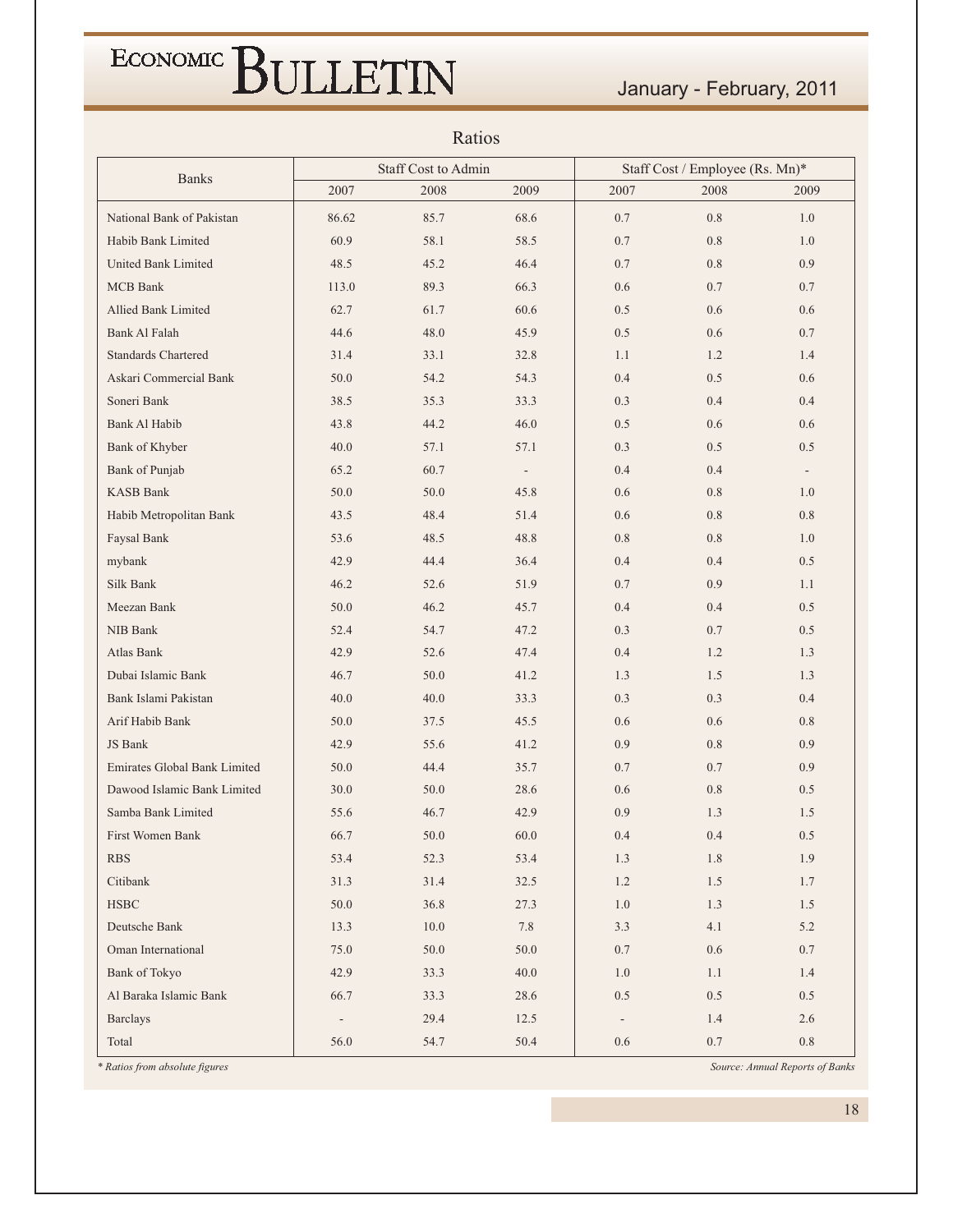### **Market Analysis**

Fertilizer

banking stocks

perform

Anticipa-

Monetary

tion of

Policy

well

and

Market Review – January to February 2011

The market during the period was mixed with major correction occurring in the month of February. Overall, the KSE-100 Index during January to February, 2011 shed 733 points or 6.1 percent to close at 11,289 on average daily turnover of 134.73m shares.

The first two weeks of the New Year saw the KSE-100 Index remain bullish despite some turmoil on the political front. The net foreign portfolio inflow continued to drive the market with buying activity concentrated in the oil and gas sectors as international crude oil prices beginning were unrelenting marching past US\$ 90 per barrel. In addition, there was buying interest in selective banking stocks due to payout speculation. At the beginning of the month, there were negative developments on the political front.

> However, the market's negative reaction was short-lived. A major driver that boosted the Index during the second week was the news on January 13 that the Ministry of Law had approved the margin trading system and that it might be introduced next month. Other developments on the macroeconomic front were the 17 percent year-on-year increase in foreign remittances to US\$ 5.3bn during 1HFY11, 18 percent year-on-year rise in the 1HFY11 trade deficit to US\$ 8.2bn and headline inflation during December 2010 posting a 15.48 percent year-on-year rise. The KSE-100 Index jumped by 659 points or 5.3 percent from the start of the month to January 17 to close at 12,681.

From January 17 to February 25, the KSE entered into a correction in which the KSE-Correction 100 Index shed 1,458 points or 11.5 percent to close at  $11,223$ .

> The market underwent a slight correction from January 18 to 24, as there was profit taking activity initiated by mainly institutional investors. Fertilizer and banking stocks

performed relatively better than other sectors during this period because of year-end result and payout expectations. The oil and gas sector had a rough week on the back of negative news flow such as the shutdown of Maramzai field due to security concerns, risks to PSO's furnace oil sales as the Ministry of Water and Power had proposed to allow power generation companies to directly import furnace oil on deferred payment basis and the government's decision to issue convertible bonds for OGDC and PPL during 2011. On the macroeconomic front, concerns had been expressed by both governmental and independent economic experts regarding the ballooning deficit and its impact on inflation and looming economic collapse if a unified economic agenda was not implemented soon.

The last few days of January, the KSE-100 Index was dull and lackluster as reflected in the thin turnover. The dullness in the market can be attributed to the anticipation of the Monetary Policy Statement by the SBP on January 29, as it appears that most investors chose to exercise caution in the run up to the policy statement. Due to the high inflation situation, many analysts expected that the SBP would raise the policy rate by another 50 to 100 bps and thus, most investors chose to move to book profits and/or move to the sidelines.

Most of the quarterly/annual result announcements of major companies were inline with market expectations and so, they did not act as a trigger to spur fresh buying activity. On January 29, the SBP announced its Monetary Policy Statement by keeping the policy rate unchanged at 14 percent, as any further raise would be pointless until there was discipline applied to the fiscal stance. The following trading day on January 31, the market started on a bullish note on the back of the Monetary Policy but eventually profit taking occurred in the latter part of the session.

The first week of February was mainly mixed and range bound. The political situation outside

**Bullish**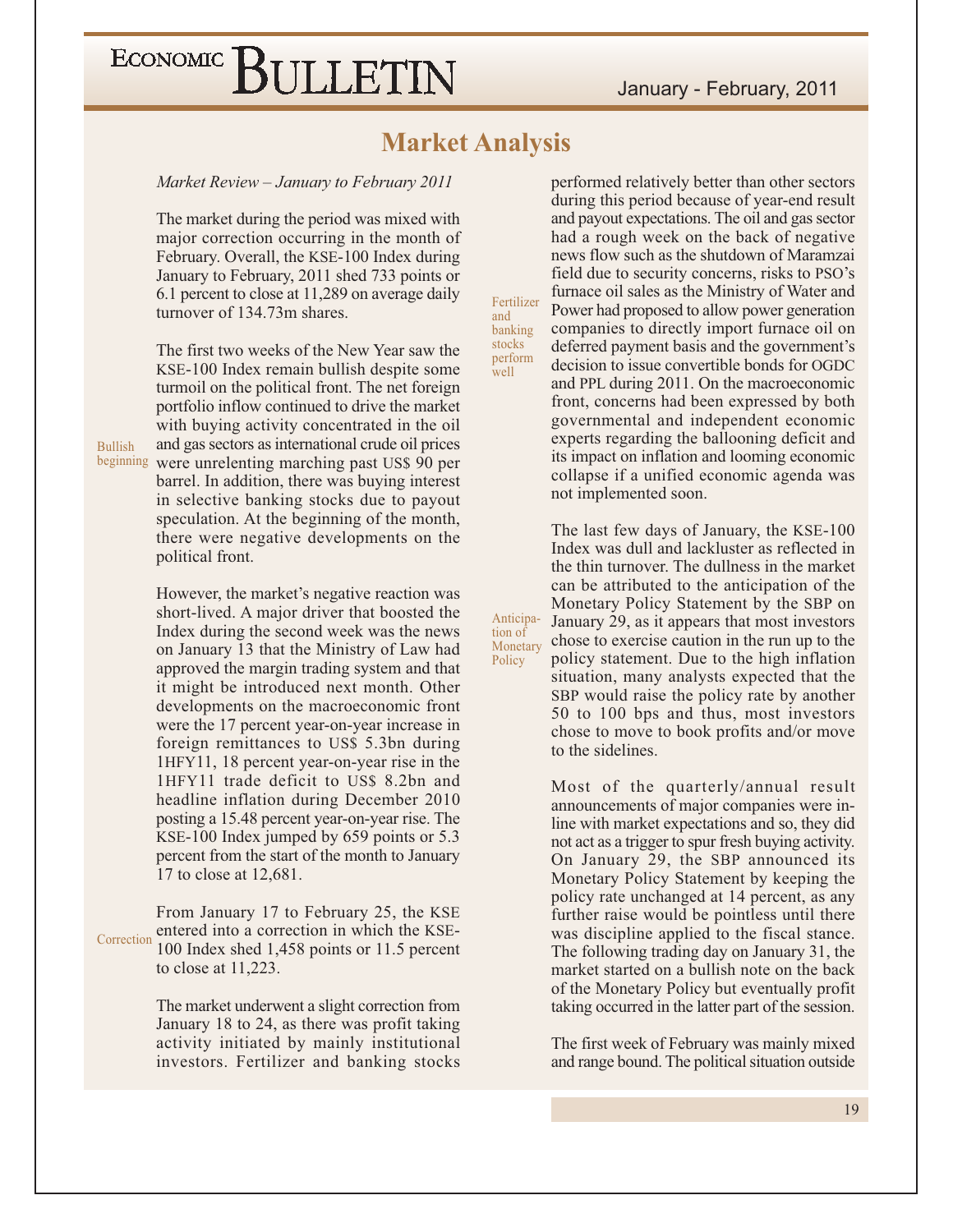the country, *i.e.* Egypt crisis and reports of adverse changes in the oil pricing mechanism, namely the reduction in deemed duty for refiners led to some profit taking. In addition, the freezing of retail oil prices for another month despite oil prices hovering above the US\$ 100 a barrel will likely add to the fiscal gap, making most investors quite nervous. The Index rallied near the end of the week on rumors about the Margin Trading System (MTS) beginning in the fourth week of February. The KSE-100 Index gained 68 points from the start of the month to February 7 to close at 12,427.

Subsequently, the market underwent a slump for the rest of the second week of the February. The key factors behind the slide were the reported tension in the Pak-US relations due to the Raymond Davis affair and statement that Moody's could downgrade Pakistan's sovereign rating if implementation of economic reforms were delayed. The KSE-100 Index slumped by 484 points or 3.9 percent from February 7 to 11 to 11,943. Some key economic data was released during the week such as:

- CPI inflation for January 2011 was reported at 14.19 percent YoY;
- The trade deficit during 7mFY11 was reported at US\$ 9.32bn, up 9 percent YoY;
- Remittances during 7mFY11 posted 17.7 percent YoY rise to US\$ 6.118bn and
- July to January 2010/11 tax collection improved by 10 percent YoY to PKR 764.822bn.

The third week of the month saw the KSE-100 Index trading in a narrow band around the 12,000 mark. The market was still being influenced b the developments if the Raymond Davis affair as Senator Kerry made an unscheduled visit to Pakistan on February 15 in attempt to cool down tensions.

The KSE-100 Index crossed the 12,000 level on February 15, as investors were sanguine on the announcement by MOL of another discovery in Tal Block (Tolanj). The remainder

of the week was flat as the FBR notified the rules regarding the calculation of capital gains tax (CGT) coupled with developments on the MTS. The KSE-100 Index ended the third week up 97 points or 0.82 percent to close at  $12,041$  on February 18.

The market experienced major selling pressure during the last 5 sessions of the month. Most investors became nervous because of the political uncertainty in the country. In addition, investors were also wary about the methodology relating to calculation and filing of CGT, as it was reported in the local media that investors filing for the first time under CGT would be required to show their source of investment over the last 5 years. The KSE-100 Index plunged by 817 points from February 18 to 25 to close at 11,223.

The Pakistan market PE at 7.95x is trading at a 35.8 percent discount to the regional average of 12.38x. Based on dividend yield, Pakistan Regional is the most attractive at 5.42 percent as Valuation compared to the regional average of 2.45 percent, followed by Thailand (3.60%) and Taiwan (3.26%).

> The market direction in the near term will be influenced by the following factors:

- The upcoming federal budget for FY12 expected in May/June, it needs to be seen if the government will introduce measures to broaden the tax base;
- Looking • IMF negotiations expected in May will Ahead determine if the next tranche under SBA is disbursed:
	- Political developments on both the domestic and geopolitical fronts;
	- Direction of international commodity prices such as crude oil and
	- Quarterly results season.

We expect the market to experience a bumpy ride during the final quarter of the fiscal year.

> (Contributed by Taurus Securities Ltd, a subsidiary of National Bank of Pakistan)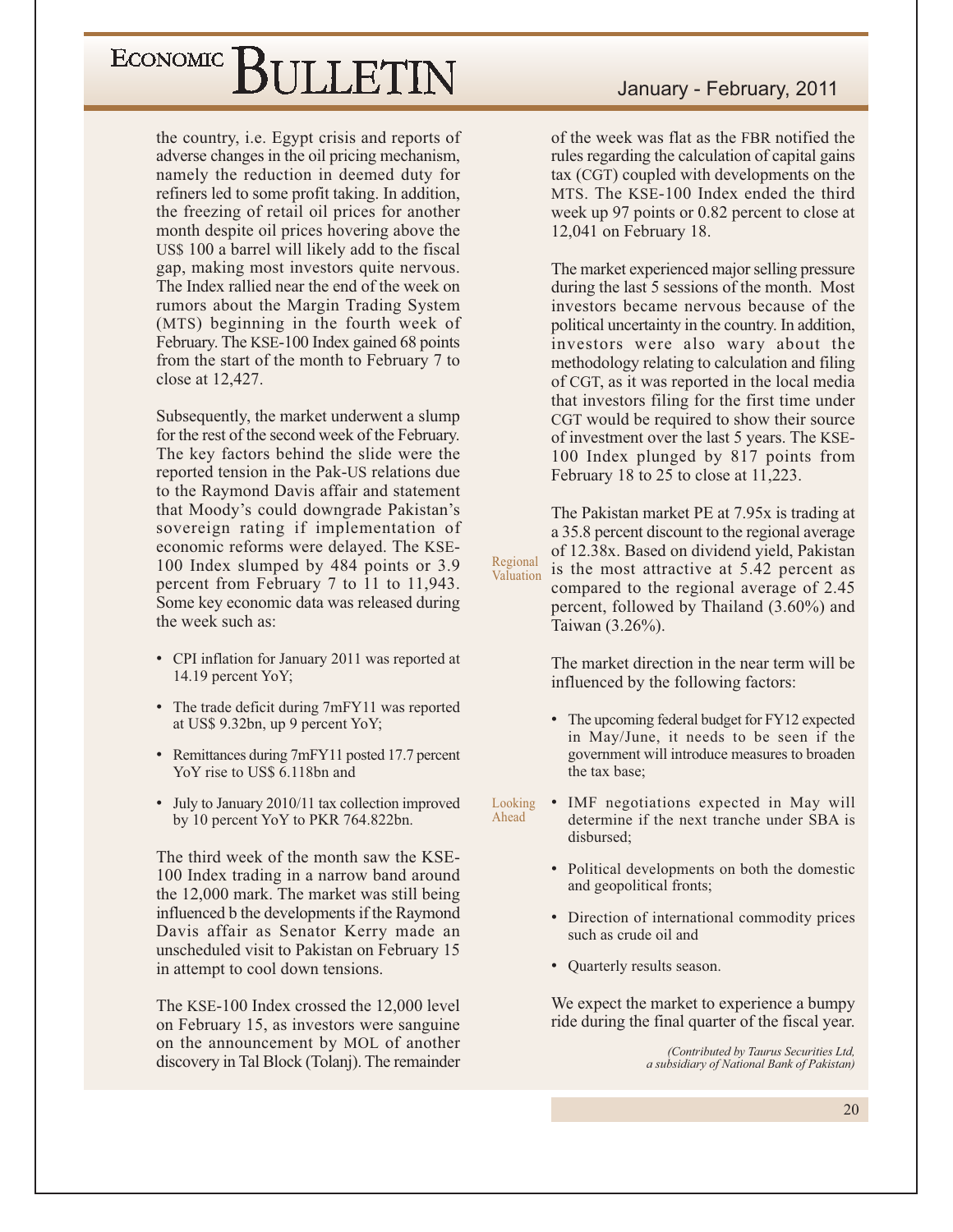### **Book/Report Reviews**

Energy Crisis in Pakistan Origins, Challenges and Sustainable Solutions Muhammad Asif **Oxford University Press** 

Pakistan faces an ongoing energy crisis, with wide ramifications for the entire country, barring the influential elite class. The crisis is a result of years of poor policies, weakness of its institutions, poor management on the part of the authorities, lack of vision, bad governance, little concern for the welfare of the common man, nepotism and corruption. Patronization of corruption has seriously dented the progress of this sector as a whole. When it comes to financial corruption and financial kickbacks, the energy sector is second to none.

The first two chapters of the book discuss the contemporary status of energy by highlighting its various dimensions. Among other issues they discuss the energy resources presently being consumed in the world, the factors that have traditionally driven oil prices, the socioeconomic implications of surging oil prices, global warming, energy security, oil driven foreign policy and geo-strategic conflicts, the role of petroleum in the geo-politics of the 21st century and the role that oil plays in the outcome of wars.

Chapter 3 presents an overview of the energy base of the country in terms of resources and institutional infrastructure. Chapter 4 investigates the origin of the present energy crisis, and its wide ranging implications for the country. For the overwhelming majority of the population in Pakistan, energy has to meet the basic necessities of life. It is only the ruling and economic elite, making up one or two percent of the population, that cherish a life of fuel prosperity. Unless radical changes are made in the generation, marketing and consumption of energy, the problem cannot be addressed, states the author.

Chapter 5 looks at the underlying issues that have contributed to the prevailing crisis. The

performance of the crucial stakeholders who have gradually undermined the national energy scene has been discussed. The challenges faced by Pakistan on the road to a sustainable energy future is enormous and it will take time before things improve. Chapter 6 presents some solutions to achieve energy sustainability. Administrative irregularities, political interference has to be checked, alongwith enhanced coordination both at the policy, decision making and implementation levels. The last chapter in the book describes the indigenous resources that can be tapped to provide affordable and sufficient energy on a long term basis.

Social Development in Pakistan Social Impact of the Security Crisis Annual Review 2009-10 Social Policy and Development Centre

The Annual Review 2009-10 of the Social Policy and Development Centre, addresses the security issues of Pakistan and its impact on the economy, especially social development and the welfare of the people. Terrorism has taken a heavy toll on Pakistan's economy, which is faced with major challenges such as energy shortages, decline in investment, rising poverty, growing income disparities, high inflation and high levels of fiscal deficit. The war on terror has added to the challenges and is a major drag on public expenditure. The Report highlights the economic cost of terrorism and the resulting performance of the economy of Pakistan.

Post September 11, 2001, the geo-political and socio economic situation of the world has changed. The war on terror has caused great destruction and suffering to Pakistan and its people than any other country. There is an armed struggle going on in the province of Khyber Pakhtunkhwa (which has become the centre for the war on terror) and adjoining Federally Administered Tribal Areas. Its social sector has been badly affected, as large number of schools have been damaged or destroyed,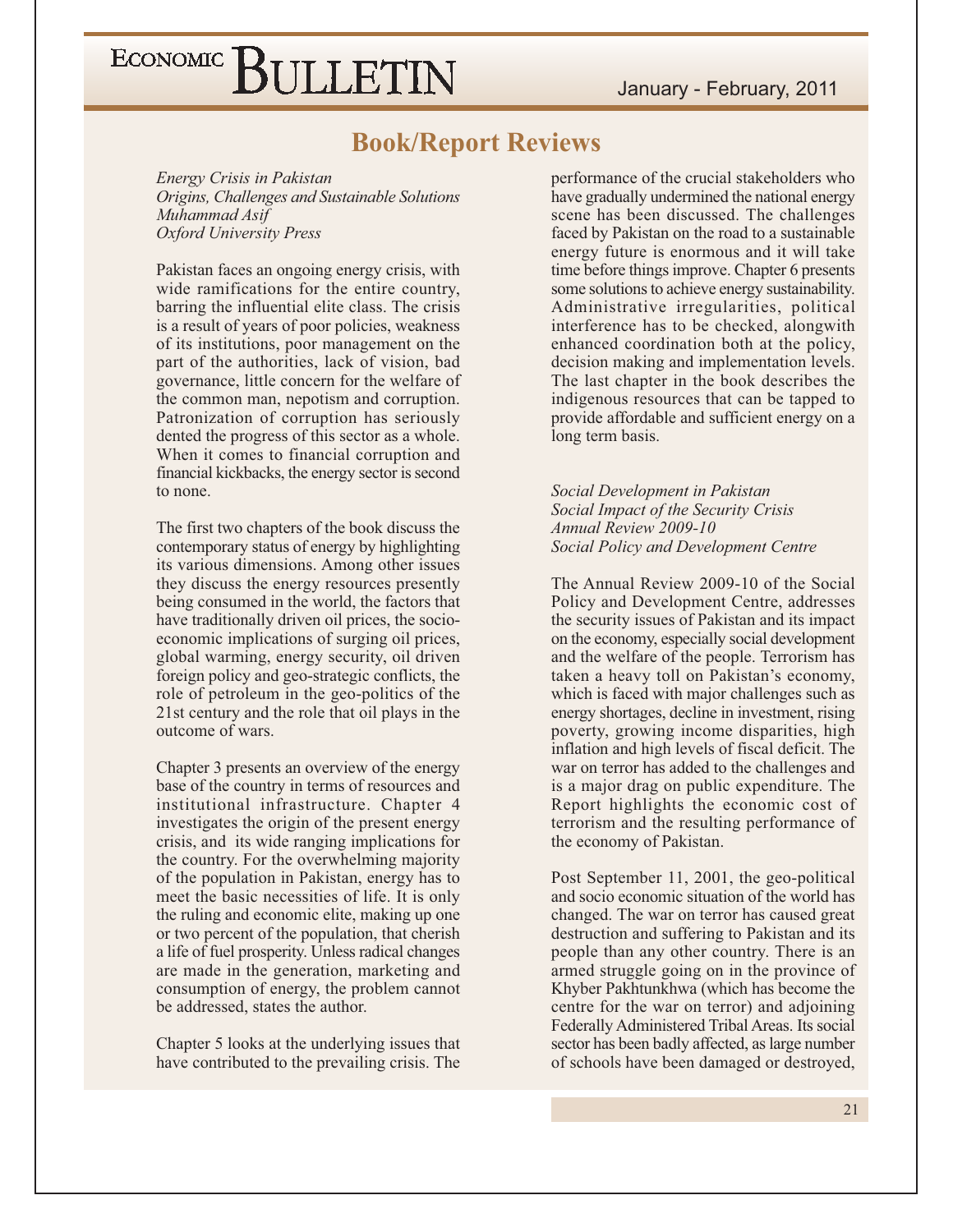health facilities have been partially/completely damaged, housing settlements have been affected and has caused internal displacement of millions of people. The destruction of basic facilities like water supply and sanitation has an impact on the health of the people.

Lack of good governance is believed to be among the root causes of the growing crisis in Pakistan. The Report states, "a general perception is that political institutions have not been able to develop a system that promotes accountability and transparency, allows a voice to people and ensures social and economic justice."

According to estimates, the total costs of terrorism have increased tremendously from Rs380 billion in 2007-08 to Rs840 billion 2009-10. In terms of US dollars, these costs have increased from \$6 billion to \$10 billion.

The security crisis has affected expenditures. The combined federal and provincial expenditures on security reached Rs800 billion or 4.7 percent of GDP in 2010-11 compared to Rs177 billion or 4.2 percent of GDP in 2000-01. The shift in public expenditure priorities towards security expenditure has consequently impacted the distribution between, and the composition of current and development expenditure both at the federal and provincial levels.

Higher spending on security has caused a slowdown in the pace of social development. Pakistan consequently is unlikely to meet most of the targets of the MDGs by 2015, states the Report.

Human Development Report 2010 The Real Wealth of Nations: Pathways to Human Development **UNDP** 

This Report is the 20th in the series, and is about how the human development approach can adjust to meet the challenges of the new millennium. While the past 20 years have seen substantial progress in many aspects of human development, it has also seen increasing inequality, both within and across countries. as well as production and consumption patterns that have increasingly been revealed as unsustainable.

In the Report, three new measures have been introduced, (i) the Inequality-adjusted Human Development Index, (ii) the Gender Inequality Index and (iii) the Multi-dimensional Poverty *Index*. These indices incorporate recent advances in theory and measurement. These new measures yield many results, that can guide development policy debates and designs. They also open new possibilities for research.

Chapters 2 and 3 assess the health, education and income dimensions of development included in the Human Development Index. While substantial progress has been achieved, but considerable variability exists across countries. Despite advances, serious inequalities remain. The gulf separating developed and developing countries is still huge.

Chapter 3 seeks to provide answers as to why some countries succeed and others fail in grasping global opportunities. It analyzes the determinants of progress in the three basic dimensions in the  $ADI$  – income, health and education. Chapter 4 enlarges the scope, and discusses empowerment, equity and sustainability  $-$  the dimensions of human development, which are just as important as those covered by the HDI. The key findings: even when countries make progress in the HDI, they do not always do well in the broader dimensions. Countries may have a high HDI and be undemocratic, unequitable and unsustainable  $-$  just as they many have a low HDI and be relatively democratic, equitable and sustainable.

The final chapter proposed an agenda for expanding human development; it focused on policies and research. On the policy front it identified the need for a principle-based approach to policy guidance; and on the research front it highlighted the need for collecting better data on the dimensions of human development.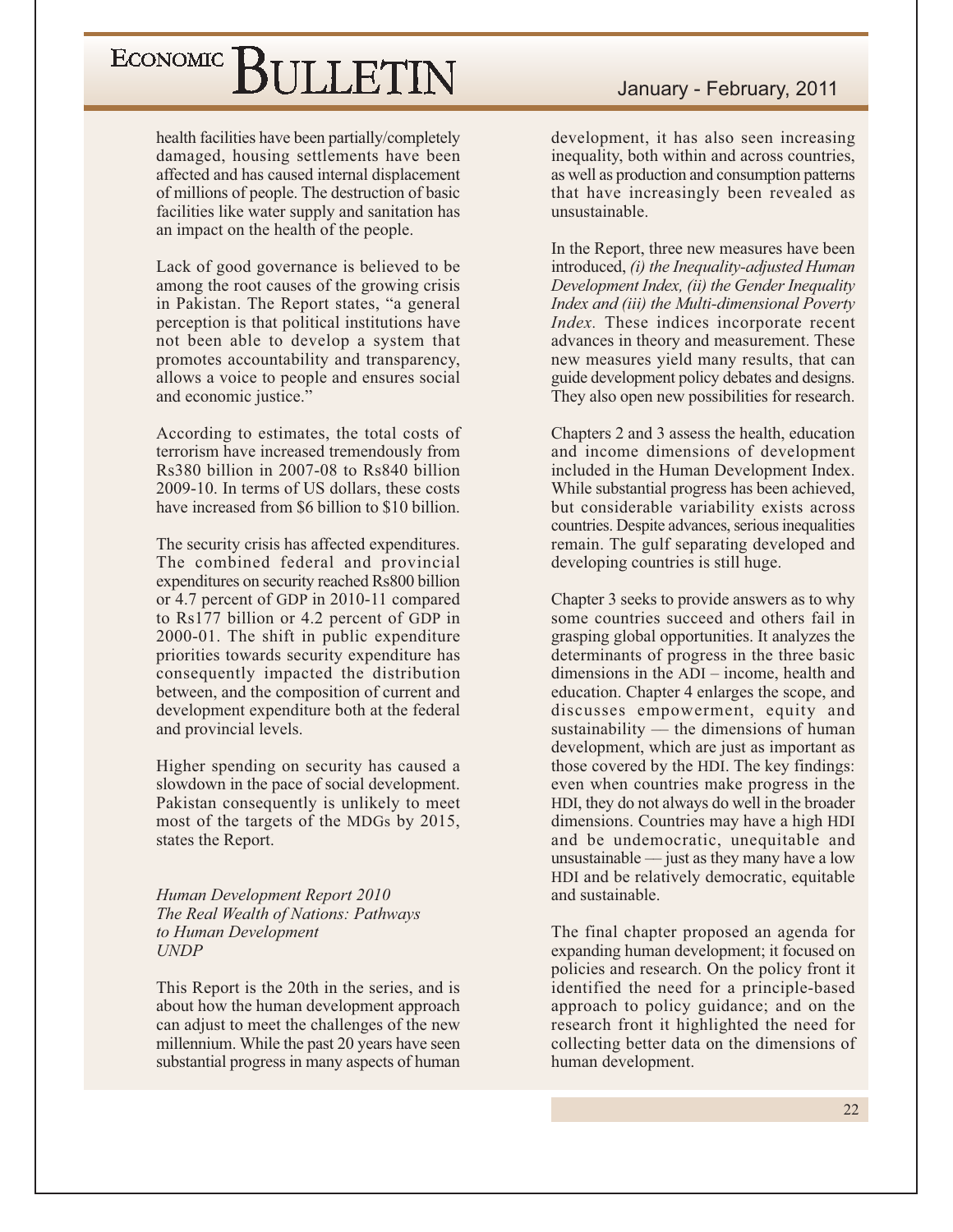January - February, 2011

### **Pakistan Economy - Key Economic Indicators**

|                                                                 | Unit            | 2003-04 | 2004-05 | 2005-06 | 2006-07 | 2007-08 | 2008-09 | $2009 - 10^{P}$ |
|-----------------------------------------------------------------|-----------------|---------|---------|---------|---------|---------|---------|-----------------|
| <b>Output and Prices</b>                                        |                 |         |         |         |         |         |         |                 |
| GNP Size (MP)                                                   | Rs.bn           | 5765    | 6634    | 7773    | 8831    | 10452   | 13084   | 15239           |
| GDP Size (FC)                                                   | Rs.bn           | 5250    | 6123    | 7158    | 8235    | 9921    | 12082   | 13843           |
| Income Per Capita                                               | $\mathbb{S}$    | 669     | 733     | 836     | 921     | 1038    | 1018    | 1095            |
| Real Growth                                                     | $(\%)$          |         |         |         |         |         |         |                 |
| <b>GNP</b>                                                      |                 | 6.4     | 8.7     | 5.6     | 6.7     | 3.7     | 1.7     | 5.5             |
| <b>GDP</b>                                                      |                 | 7.5     | 9.0     | 5.8     | 6.8     | 3.7     | 1.2     | 4.1             |
| Agriculture                                                     |                 | 2.4     | 6.5     | 6.3     | 4.1     | 1.0     | 4.0     | 2.0             |
| Manufacturing                                                   |                 | 14.0    | 15.5    | 8.7     | 8.3     | 4.8     | $-3.7$  | 5.2             |
| Services Sector                                                 |                 | 5.8     | 8.5     | 6.5     | 7.0     | 6.0     | 1.6     | 4.6             |
| <b>Prices</b>                                                   | $(\%)$          |         |         |         |         |         |         |                 |
| <b>Consumer Price Inflation</b>                                 |                 | 4.6     | 9.3     | 7.9     | 7.8     | 12.0    | 20.8    | 11.7            |
| <b>Wholesale Price Inflation</b>                                |                 | 7.9     | 6.8     | 10.1    | 6.9     | 16.4    | 18.2    | 12.6            |
| Food Inflation CPI                                              |                 | 6.0     | 12.5    | 6.9     | 10.3    | 17.6    | 23.7    | 12.5            |
| Non Food Inflation CPI                                          |                 | 3.6     | 7.1     | 8.6     | 6.0     | 7.9     | 18.4    | 11.1            |
| Core Inflation <sup>†</sup>                                     |                 | 3.8     | 7.2     | 7.5     | 5.9     | 8.4     | 18.1    | 10.5            |
| <b>GDP</b> Deflator                                             |                 | 7.7     | 7.0     | 10.5    | 7.7     | 16.2    | 20.3    | 10.1            |
| Gold Tezabi (Karachi)                                           | Rs./10 grams    | 7328    | 8216    | 10317   | 12619   | 16695   | 22195   | 33544           |
| Petrol Super                                                    | Rs/Ltr          | 33.69   | 40.74   | 55.21   | 56.00   | 57.83   | 67.68   | 67.56           |
| Diesel                                                          | Rs/Ltr          |         |         | 36.45   | 38.40   | 40.97   | 60.42   | 69.57           |
| Kerosene oil                                                    | Rs/Ltr          | 24.95   | 29.11   | 36.19   | 39.09   | 43.44   | 66.79   | 72.65           |
| Wheat Flour                                                     | Rs/Kg           | 11.71   | 13.28   | 13.06   | 13.64   | 18.07   | 25.64   | 28.77           |
| <b>Savings and Investment</b>                                   | $%$ GDP         |         |         |         |         |         |         |                 |
| National Savings                                                |                 | 17.9    | 17.5    | 17.7    | 17.4    | 13.4    | 13.2    | 13.8            |
| Domestic Savings                                                |                 | 15.7    | 15.4    | 15.7    | 15.6    | 11.4    | 10.5    | 9.9             |
| <b>Gross Fixed Investment</b>                                   |                 | 15.0    | 17.5    | 20.5    | 20.9    | 20.5    | 17.4    | 15.0            |
| Public                                                          |                 | 4.0     | 4.3     | 4.8     | 5.5     | 5.4     | 4.6     | 4.3             |
| Private                                                         |                 | 10.9    | 13.1    | 15.7    | 15.4    | 15.0    | 12.7    | 10.7            |
| <b>Public Finance</b>                                           |                 |         |         |         |         |         |         |                 |
| Revenue Receipts (Fed Govt)                                     | $%$ GDP         | 13.5    | 13.5    | 13.5    | 14.0    | 13.7    | 13.2    | 14.0            |
| Tax Revenue                                                     | $%$ GDP         | 9.0     | 9.1     | 9.3     | 9.7     | 9.9     | 9.8     | 10.1            |
| <b>Total Expenditure</b>                                        | $%$ GDP         | 15.9    | 15.4    | 15.8    | 15.7    | 18.8    | 16.5    | 17.6            |
| <b>Fiscal Deficit</b>                                           | $%$ GDP         | 2.3     | 3.3     | 4.3     | 4.4     | 7.6     | 5.3     | 6.3             |
| FBR Tax Collection (Fed Govt)                                   | Rs.bn           | 510.0   | 590.0   | 704.0   | 839.6   | 1009.4  | 1251.5  | 1483.0          |
| <b>Direct Taxes</b>                                             | $%$ share       | 31.7    | 31.0    | 32.0    | 38.2    | 38.4    | 39.6    | 36.4            |
| <b>Indirect Taxes</b>                                           | $%$ share       | 68.3    | 69.0    | 68.0    | 61.8    | 61.6    | 60.4    | 63.6            |
| <b>Internal Debt Outstanding</b>                                | Rs.bn           | 1979    | 2152    | 2337    | 2610    | 3275    | 3861    | 4653            |
| Funded Debt                                                     | % Internal Debt | 54.6    | 59.5    | 62.3    | 64.0    | 68.8    | 67.1    | 68.6            |
| Un-Funded Debt                                                  | % Internal Debt | 45.4    | 40.5    | 37.7    | 36.0    | 31.2    | 32.9    | 31.3            |
| <b>Monetary Sector</b>                                          |                 |         |         |         |         |         |         |                 |
| Growth of Monetary Assets M2                                    | $\%$            | 19.6    | 19.1    | 15.1    | 19.3    | 15.3    | $9.6\,$ | 12.5            |
| Currency in Circulation                                         | Rs.bn           | 578.1   | 665.9   | 740.4   | 840.2   | 982.3   | 1152.2  | 1295.4          |
| $\frac{1}{2}$ non food non<br>$D$ <i>D<sub>ropiniqual</sub></i> |                 |         |         |         |         |         |         |                 |

Provisional

non-food non-energy